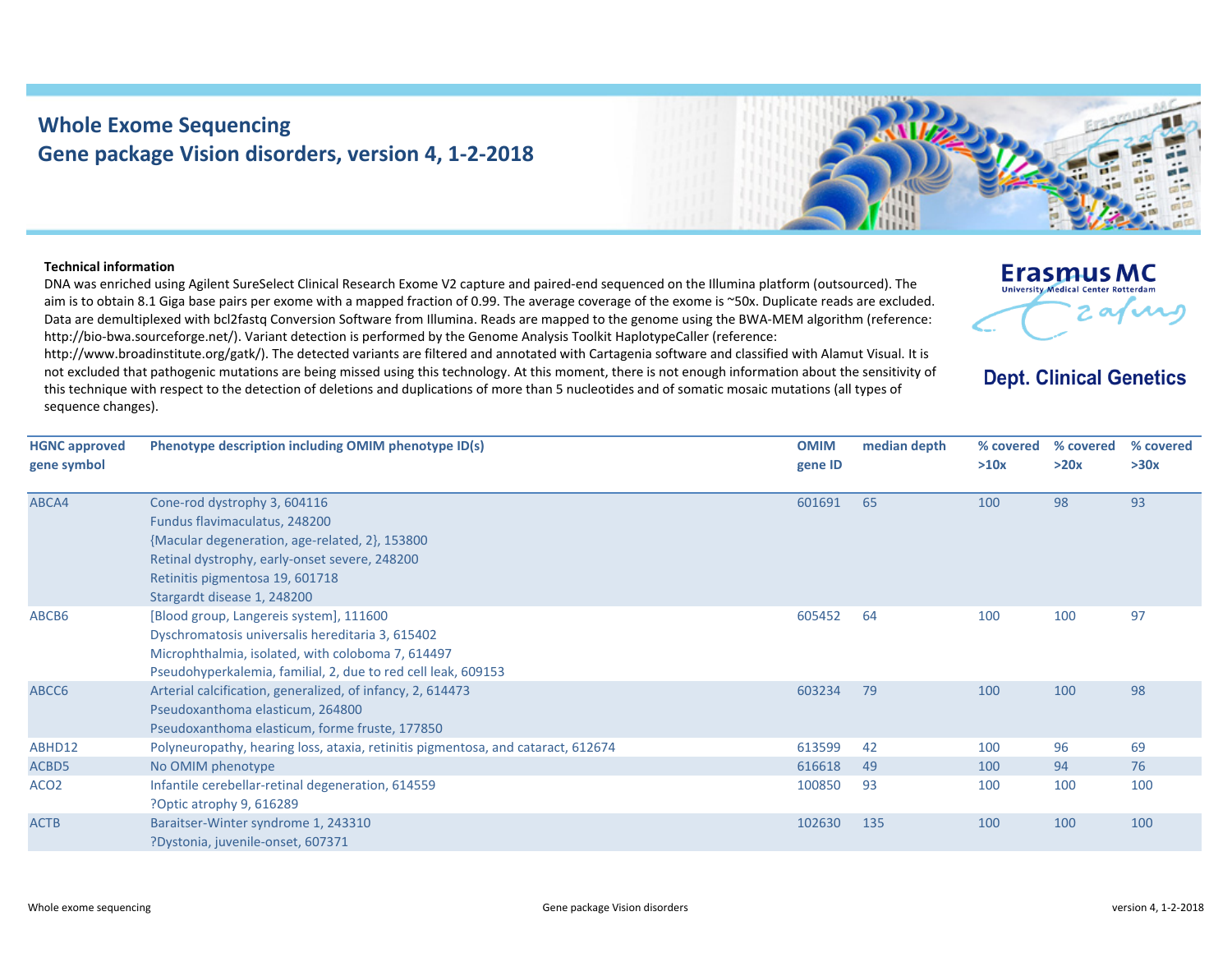| <b>HGNC approved</b> | Phenotype description including OMIM phenotype ID(s)               | <b>OMIM</b> | median depth | % covered | % covered | % covered |
|----------------------|--------------------------------------------------------------------|-------------|--------------|-----------|-----------|-----------|
| gene symbol          |                                                                    | gene ID     |              | >10x      | >20x      | >30x      |
|                      |                                                                    |             |              |           |           |           |
| ACTG1                | Baraitser-Winter syndrome 2, 614583                                | 102560      | 121          | 100       | 100       | 100       |
|                      | Deafness 20/26, 604717                                             |             |              |           |           |           |
| ADAM9                | Cone-rod dystrophy 9, 612775                                       | 602713      | 40           | 100       | 94        | 70        |
| ADAMTS10             | Weill-Marchesani syndrome 1, recessive, 277600                     | 608990      | 74           | 100       | 100       | 98        |
| ADAMTS17             | Weill-Marchesani-like syndrome, 613195                             | 607511      | 66           | 97        | 94        | 87        |
| ADAMTS18             | Microcornea, myopic chorioretinal atrophy, and telecanthus, 615458 | 607512      | 53           | 100       | 98        | 90        |
| ADAMTSL4             | Ectopia lentis et pupillae, 225200                                 | 610113      | 70           | 100       | 99        | 98        |
|                      | Ectopia lentis, isolated, 225100                                   |             |              |           |           |           |
| ADGRV1               | ?Febrile seizures, familial, 4, 604352                             | 602851      | 60           | 100       | 98        | 90        |
|                      | Usher syndrome, type 2C, 605472                                    |             |              |           |           |           |
|                      | Usher syndrome, type 2C, GPR98/PDZD7 digenic, 605472               |             |              |           |           |           |
| ADIPOR1              | No OMIM phenotype                                                  | 607945      | 71           | 100       | 100       | 100       |
| AGBL1                | Corneal dystrophy, Fuchs endothelial, 8, 615523                    | 615496      | 49           | 98        | 98        | 91        |
| AGBL5                | Retinitis pigmentosa 75, 617023                                    | 615900      | 59           | 100       | 98        | 92        |
| AGK                  | Cataract 38, 614691                                                | 610345      | 44           | 100       | 98        | 83        |
|                      | Sengers syndrome, 212350                                           |             |              |           |           |           |
| AHI1                 | Joubert syndrome 3, 608629                                         | 608894      | 51           | 100       | 94        | 73        |
| AIPL1                | Cone-rod dystrophy, 604393                                         | 604392      | 81           | 100       | 100       | 100       |
|                      | Leber congenital amaurosis 4, 604393                               |             |              |           |           |           |
|                      | Retinitis pigmentosa, juvenile, 604393                             |             |              |           |           |           |
| ALDH1A3              | Microphthalmia, isolated 8, 615113                                 | 600463      | 60           | 100       | 98        | 89        |
| ALMS1                | Alstrom syndrome, 203800                                           | 606844      | 82           | 100       | 99        | 96        |
| ALX3                 | Frontonasal dysplasia 1, 136760                                    | 606014      | 87           | 100       | 94        | 90        |
| ANTXR1               | GAPO syndrome, 230740                                              | 606410      | 38           | 98        | 92        | 68        |
|                      | {Hemangioma, capillary infantile, susceptibility to}, 602089       |             |              |           |           |           |
| AP3B1                | Hermansky-Pudlak syndrome 2, 608233                                | 603401      | 50           | 100       | 95        | $71\,$    |
| ARHGEF18             | Retinitis pigmentosa 78, 617433                                    | 616432      | 60           | 100       | 98        | 92        |
| ARL13B               | Joubert syndrome 8, 612291                                         | 608922      | 50           | 100       | 99        | 86        |
| ARL2BP               | Retinitis pigmentosa with or without situs inversus, 615434        | 615407      | 49           | 100       | 100       | 87        |
| ARL3                 | No OMIM phenotype                                                  | 604695      | 78           | 100       | 100       | 90        |
| ARL6                 | {Bardet-Biedl syndrome 1, modifier of}, 209900                     | 608845      | 32           | 97        | 88        | 57        |
|                      | Bardet-Biedl syndrome 3, 600151                                    |             |              |           |           |           |
|                      | PRetinitis pigmentosa 55, 613575                                   |             |              |           |           |           |
| <b>ASPH</b>          | Traboulsi syndrome, 601552                                         | 600582      | 42           | 100       | 94        | 70        |
| ASRGL1               | No OMIM phenotype                                                  | 609212      | 45           | 100       | 96        | 84        |
| ATF6                 | Achromatopsia 7, 616517                                            | 605537      | 45           | 100       | 97        | 80        |
| ATOH7                | Persistent hyperplastic primary vitreous, 221900                   | 609875      | 91           | 91        | 86        | 82        |
| <b>B3GLCT</b>        | Peters-plus syndrome, 261540                                       | 610308      | 47           | 100       | 87        | 64        |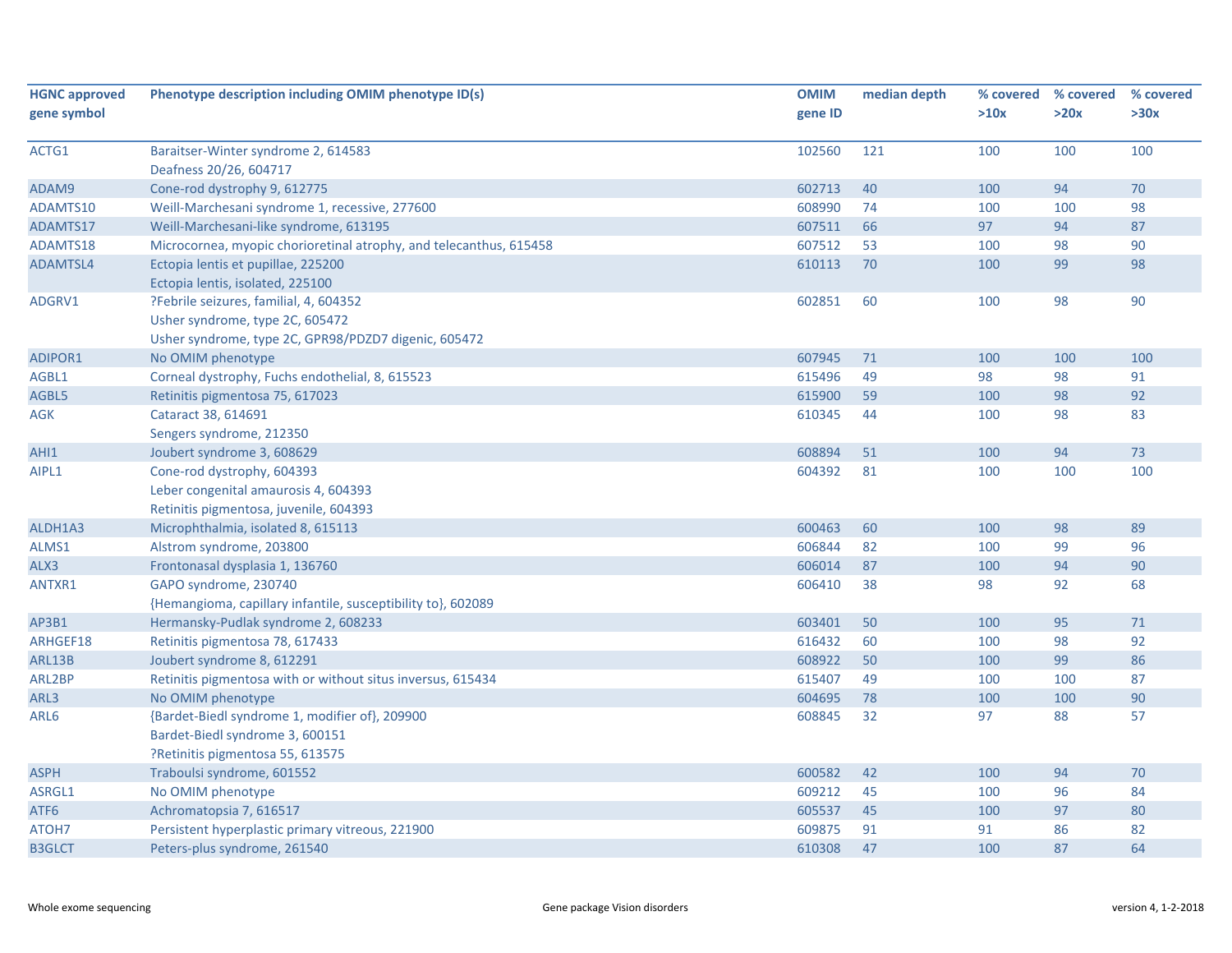| <b>HGNC approved</b> | Phenotype description including OMIM phenotype ID(s)                        | <b>OMIM</b> | median depth | % covered | % covered | % covered |
|----------------------|-----------------------------------------------------------------------------|-------------|--------------|-----------|-----------|-----------|
| gene symbol          |                                                                             | gene ID     |              | >10x      | >20x      | >30x      |
|                      |                                                                             |             |              |           |           |           |
| BBIP1                | ?Bardet-Biedl syndrome 18, 615995                                           | 613605      | 36           | 100       | 92        | 65        |
| BBS1                 | Bardet-Biedl syndrome 1, 209900                                             | 209901      | 69           | 100       | 100       | 100       |
| <b>BBS10</b>         | Bardet-Biedl syndrome 10, 615987                                            | 610148      | 55           | 100       | 100       | 98        |
| <b>BBS12</b>         | Bardet-Biedl syndrome 12, 615989                                            | 610683      | 51           | 100       | 100       | 96        |
| BBS2                 | Bardet-Biedl syndrome 2, 615981                                             | 606151      | 58           | 100       | 99        | 87        |
|                      | Retinitis pigmentosa 74, 616562                                             |             |              |           |           |           |
| BBS4                 | Bardet-Biedl syndrome 4, 615982                                             | 600374      | 53           | 100       | 96        | 81        |
| BBS5                 | Bardet-Biedl syndrome 5, 615983                                             | 603650      | 51           | 100       | 99        | 82        |
| BBS7                 | Bardet-Biedl syndrome 7, 615984                                             | 607590      | 51           | 100       | 98        | 87        |
| BBS9                 | Bardet-Biedl syndrome 9, 615986                                             | 607968      | 42           | 96        | 94        | 79        |
| <b>BCOR</b>          | Microphthalmia, syndromic 2, 300166                                         | 300485      | 77           | 100       | 97        | 92        |
| BEST1                | Bestrophinopathy, 611809                                                    | 607854      | 63           | 100       | 99        | 96        |
|                      | Macular dystrophy, vitelliform, 2, 153700                                   |             |              |           |           |           |
|                      | Microcornea, rod-cone dystrophy, cataract, and posterior staphyloma, 193220 |             |              |           |           |           |
|                      | Retinitis pigmentosa, concentric, 613194                                    |             |              |           |           |           |
|                      | Retinitis pigmentosa-50, 613194                                             |             |              |           |           |           |
|                      | Vitreoretinochoroidopathy, 193220                                           |             |              |           |           |           |
| BFSP1                | Cataract 33, multiple types, 611391                                         | 603307      | 69           | 100       | 100       | 94        |
| BFSP2                | Cataract 12, multiple types, 611597                                         | 603212      | 61           | 100       | 98        | 87        |
| BLOC1S3              | Hermansky-Pudlak syndrome 8, 614077                                         | 609762      | 85           | 100       | 100       | 100       |
| BLOC1S6              | Hermansky-pudlak syndrome 9, 614171                                         | 604310      | 36           | 100       | 92        | 61        |
| BMP4                 | Microphthalmia, syndromic 6, 607932                                         | 112262      | 72           | 100       | 94        | 84        |
|                      | Orofacial cleft 11, 600625                                                  |             |              |           |           |           |
| BMP7                 | No OMIM phenotype                                                           | 112267      | 81           | 100       | 100       | 98        |
| C12orf57             | Temtamy syndrome, 218340                                                    | 615140      | 103          | 100       | 100       | 100       |
| C19orf12             | Neurodegeneration with brain iron accumulation 4, 614298                    | 614297      | 120          | 100       | 100       | 100       |
|                      | ?Spastic paraplegia 43, 615043                                              |             |              |           |           |           |
| C1QTNF5              | Retinal degeneration, late-onset, 605670                                    | 608752      | 87           | 100       | 100       | 94        |
| C21orf2              | No OMIM phenotype                                                           | 603191      | 86           | 100       | 100       | 99        |
| C <sub>2</sub> orf71 | Retinitis pigmentosa 54, 613428                                             | 613425      | 91           | 100       | 100       | 100       |
| C5orf42              | Joubert syndrome 17, 614615                                                 | 614571      | 54           | 100       | 98        | 88        |
|                      | Orofaciodigital syndrome VI, 277170                                         |             |              |           |           |           |
| C8orf37              | Bardet-Biedl syndrome 21, 617406                                            | 614477      | 52           | 100       | 100       | 87        |
|                      | Cone-rod dystrophy 16, 614500                                               |             |              |           |           |           |
|                      | Retinitis pigmentosa 64, 614500                                             |             |              |           |           |           |
| CA4                  | Retinitis pigmentosa 17, 600852                                             | 114760      | 67           | 100       | 100       | 100       |
| CABP4                | Cone-rod synaptic disorder, congenital nonprogressive, 610427               | 608965      | 88           | 100       | 100       | 100       |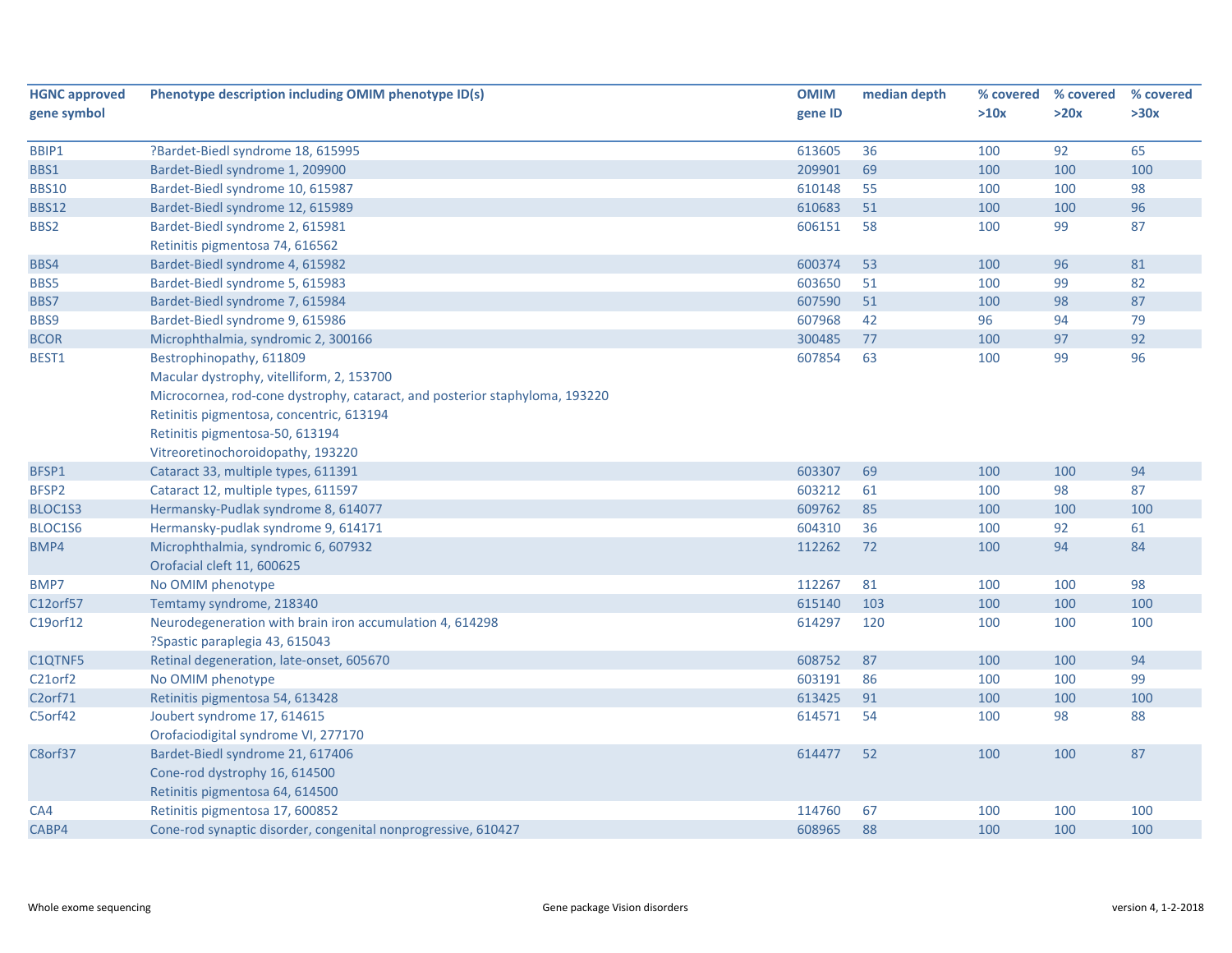| <b>HGNC approved</b> | Phenotype description including OMIM phenotype ID(s)                | <b>OMIM</b> | median depth | % covered | % covered | % covered |
|----------------------|---------------------------------------------------------------------|-------------|--------------|-----------|-----------|-----------|
| gene symbol          |                                                                     | gene ID     |              | >10x      | >20x      | >30x      |
| CACNA1F              | Aland Island eye disease, 300600                                    | 300110      | 63           | 100       | 99        | 91        |
|                      | Cone-rod dystrophy, 3, 300476                                       |             |              |           |           |           |
|                      | Night blindness, congenital stationary (incomplete), 2A, 300071     |             |              |           |           |           |
| CACNA2D4             | Retinal cone dystrophy 4, 610478                                    | 608171      | 57           | 100       | 99        | 93        |
| CAPN5                | Vitreoretinopathy, neovascular inflammatory, 193235                 | 602537      | 73           | 100       | 100       | 93        |
| CC2D2A               | COACH syndrome, 216360                                              | 612013      | 48           | 100       | 97        | 81        |
|                      | Joubert syndrome 9, 612285                                          |             |              |           |           |           |
|                      | Meckel syndrome 6, 612284                                           |             |              |           |           |           |
| CDH <sub>23</sub>    | Deafness 12, 601386                                                 | 605516      | 78           | 100       | 100       | 99        |
|                      | Usher syndrome, type 1D, 601067                                     |             |              |           |           |           |
|                      | Usher syndrome, type 1D/F digenic, 601067                           |             |              |           |           |           |
| CDH <sub>3</sub>     | Ectodermal dysplasia, ectrodactyly, and macular dystrophy, 225280   | 114021      | 77           | 100       | 100       | 98        |
|                      | Hypotrichosis, congenital, with juvenile macular dystrophy, 601553  |             |              |           |           |           |
| CDHR1                | Cone-rod dystrophy 15, 613660                                       | 609502      | 67           | 100       | 100       | 94        |
|                      | Retinitis pigmentosa 65, 613660                                     |             |              |           |           |           |
| <b>CEP164</b>        | Nephronophthisis 15, 614845                                         | 614848      | 63           | 100       | 96        | 88        |
| <b>CEP250</b>        | No OMIM phenotype                                                   | 609689      | 55           | 100       | 98        | 89        |
| <b>CEP290</b>        | ?Bardet-Biedl syndrome 14, 615991                                   | 610142      | 57           | 100       | 98        | 84        |
|                      | Joubert syndrome 5, 610188                                          |             |              |           |           |           |
|                      | Leber congenital amaurosis 10, 611755                               |             |              |           |           |           |
|                      | Meckel syndrome 4, 611134                                           |             |              |           |           |           |
|                      | Senior-Loken syndrome 6, 610189                                     |             |              |           |           |           |
| <b>CEP41</b>         | Joubert syndrome 15, 614464                                         | 610523      | 53           | 100       | 99        | 89        |
| <b>CEP78</b>         | Cone-rod dystrophy and hearing loss, 617236                         | 617110      | 47           | 100       | 97        | 78        |
| <b>CERKL</b>         | Retinitis pigmentosa 26, 608380                                     | 608381      | 50           | 100       | 98        | 85        |
| <b>CFH</b>           | Basal laminar drusen, 126700                                        | 134370      | 60           | 100       | 99        | 90        |
|                      | Complement factor H deficiency, 609814                              |             |              |           |           |           |
|                      | {Hemolytic uremic syndrome, atypical, susceptibility to, 1}, 235400 |             |              |           |           |           |
|                      | {Macular degeneration, age-related, 4}, 610698                      |             |              |           |           |           |
| CHD7                 | CHARGE syndrome, 214800                                             | 608892      | 60           | 100       | 99        | 93        |
|                      | Hypogonadotropic hypogonadism 5 with or without anosmia, 612370     |             |              |           |           |           |
| <b>CHM</b>           | Choroideremia, 303100                                               | 300390      | 46           | 100       | 91        | 75        |
| CHMP4B               | Cataract 31, multiple types, 605387                                 | 610897      | 113          | 100       | 100       | 100       |
| CHST <sub>6</sub>    | Macular corneal dystrophy, 217800                                   | 605294      | 164          | 100       | 100       | 100       |
| CIB <sub>2</sub>     | Deafness 48, 609439                                                 | 605564      | 98           | 100       | 100       | 100       |
|                      | Usher syndrome, type IJ, 614869                                     |             |              |           |           |           |
| CLDN19               | Hypomagnesemia 5, renal, with ocular involvement, 248190            | 610036      | 75           | 100       | 100       | 100       |
| CLN3                 | Ceroid lipofuscinosis, neuronal, 3, 204200                          | 607042      | 76           | 100       | 100       | 94        |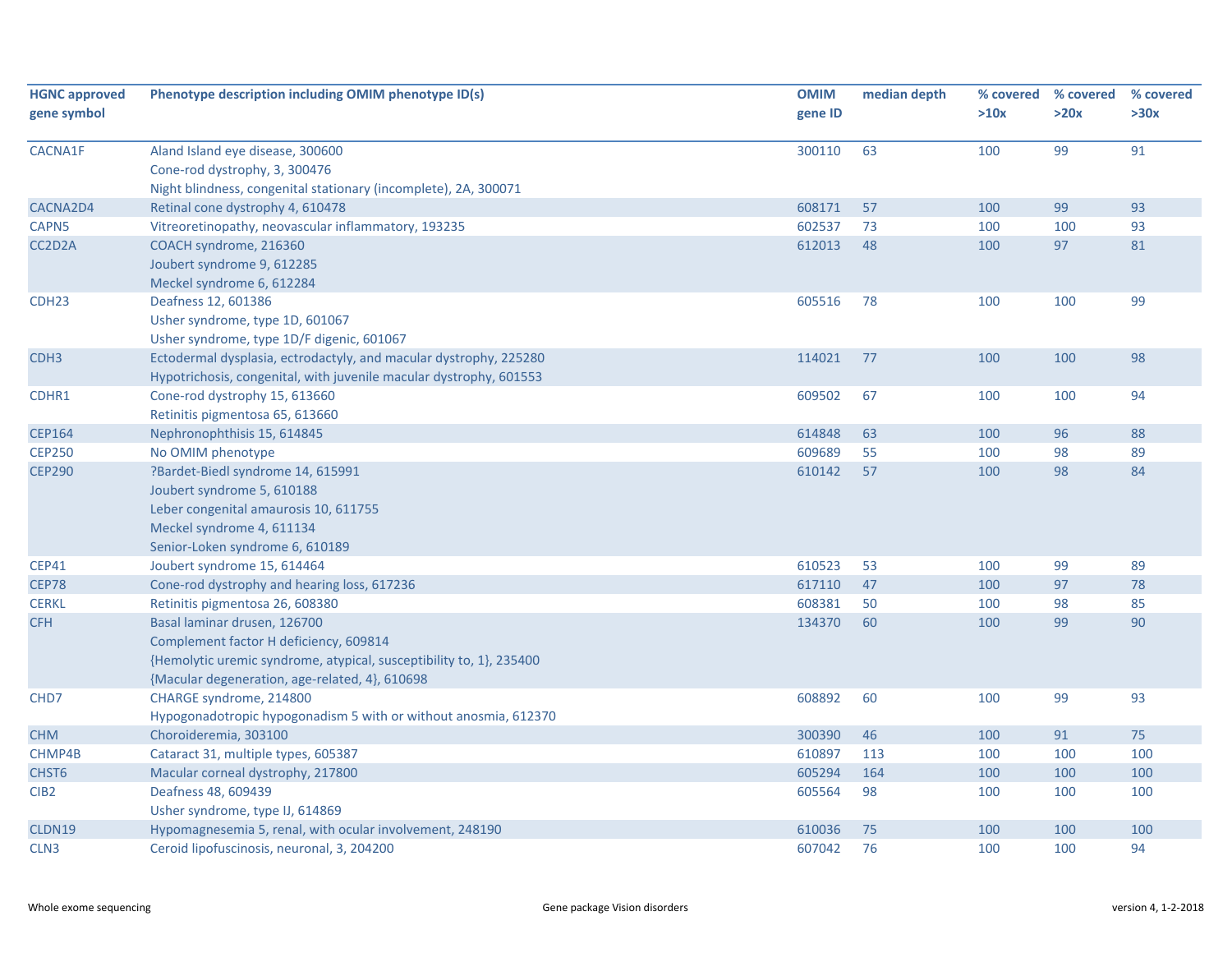| <b>HGNC approved</b> | Phenotype description including OMIM phenotype ID(s)                  | <b>OMIM</b> | median depth | % covered | % covered | % covered |
|----------------------|-----------------------------------------------------------------------|-------------|--------------|-----------|-----------|-----------|
| gene symbol          |                                                                       | gene ID     |              | >10x      | >20x      | >30x      |
|                      |                                                                       |             |              |           |           |           |
| CLN <sub>5</sub>     | Ceroid lipofuscinosis, neuronal, 5, 256731                            | 608102      | 57           | 100       | 100       | 98        |
| CLN <sub>6</sub>     | Ceroid lipofuscinosis, neuronal, 6, 601780                            | 606725      | 78           | 100       | 98        | 88        |
|                      | Ceroid lipofuscinosis, neuronal, Kufs type, adult onset, 204300       |             |              |           |           |           |
| CLN <sub>8</sub>     | Ceroid lipofuscinosis, neuronal, 8, 600143                            | 607837      | 81           | 100       | 100       | 100       |
|                      | Ceroid lipofuscinosis, neuronal, 8, Northern epilepsy variant, 610003 |             |              |           |           |           |
| CLRN1                | Retinitis pigmentosa 61, 614180                                       | 606397      | 54           | 100       | 100       | 87        |
|                      | Usher syndrome, type 3A, 276902                                       |             |              |           |           |           |
| CLUAP1               | No OMIM phenotype                                                     | 616787      | 37           | 100       | 93        | 67        |
| CNGA1                | Retinitis pigmentosa 49, 613756                                       | 123825      | 50           | 96        | 90        | 80        |
| CNGA3                | Achromatopsia 2, 216900                                               | 600053      | 84           | 100       | 100       | 98        |
| CNGB1                | Retinitis pigmentosa 45, 613767                                       | 600724      | 63           | 100       | 99        | 95        |
| CNGB3                | Achromatopsia 3, 262300                                               | 605080      | 46           | 100       | 97        | 82        |
|                      | Macular degeneration, juvenile, 248200                                |             |              |           |           |           |
| CNNM4                | Jalili syndrome, 217080                                               | 607805      | 90           | 100       | 99        | 96        |
| <b>COL11A1</b>       | Fibrochondrogenesis 1, 228520                                         | 120280      | 47           | 100       | 96        | 79        |
|                      | {Lumbar disc herniation, susceptibility to}, 603932                   |             |              |           |           |           |
|                      | Marshall syndrome, 154780                                             |             |              |           |           |           |
|                      | Stickler syndrome, type II, 604841                                    |             |              |           |           |           |
| <b>COL11A2</b>       | Deafness 13, 601868                                                   | 120290      | 70           | 100       | 100       | 97        |
|                      | Deafness 53, 609706                                                   |             |              |           |           |           |
|                      | Fibrochondrogenesis 2, 614524                                         |             |              |           |           |           |
|                      | Otospondylomegaepiphyseal dysplasia, 215150                           |             |              |           |           |           |
|                      | Stickler syndrome, type III, 184840                                   |             |              |           |           |           |
|                      | Weissenbacher-Zweymuller syndrome, 277610                             |             |              |           |           |           |
| <b>COL18A1</b>       | Knobloch syndrome, type 1, 267750                                     | 120328      | 76           | 100       | 100       | 95        |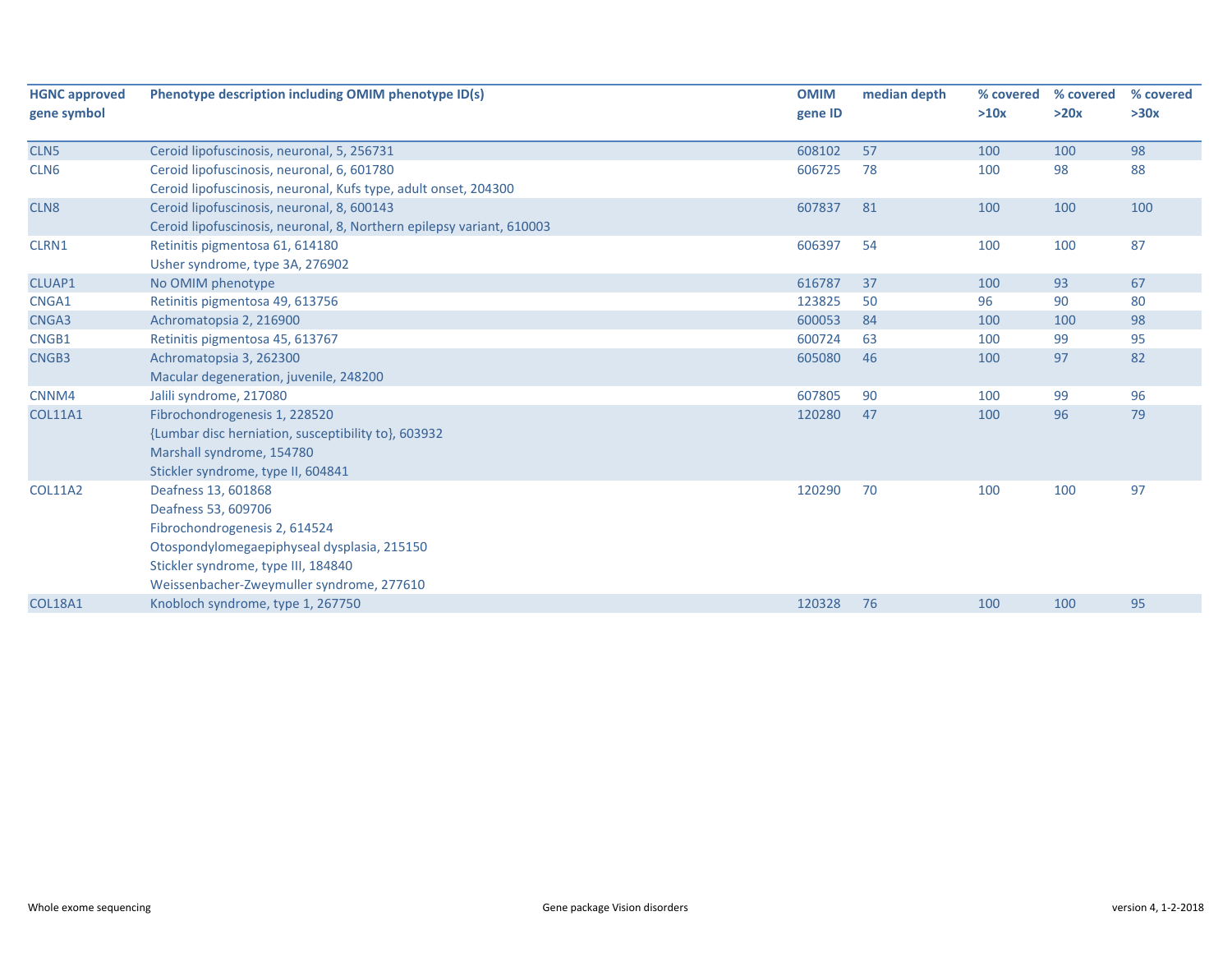| <b>HGNC approved</b> | Phenotype description including OMIM phenotype ID(s)                                    | <b>OMIM</b> | median depth | % covered | % covered | % covered |
|----------------------|-----------------------------------------------------------------------------------------|-------------|--------------|-----------|-----------|-----------|
| gene symbol          |                                                                                         | gene ID     |              | >10x      | >20x      | >30x      |
| COL2A1               | Achondrogenesis, type II or hypochondrogenesis, 200610                                  | 120140      | 65           | 100       | 100       | 96        |
|                      | Avascular necrosis of the femoral head, 608805                                          |             |              |           |           |           |
|                      | Czech dysplasia, 609162                                                                 |             |              |           |           |           |
|                      | Epiphyseal dysplasia, multiple, with myopia and deafness, 132450                        |             |              |           |           |           |
|                      | Kniest dysplasia, 156550                                                                |             |              |           |           |           |
|                      | Legg-Calve-Perthes disease, 150600                                                      |             |              |           |           |           |
|                      | Osteoarthritis with mild chondrodysplasia, 604864                                       |             |              |           |           |           |
|                      | Platyspondylic skeletal dysplasia, Torrance type, 151210                                |             |              |           |           |           |
|                      | SED congenita, 183900                                                                   |             |              |           |           |           |
|                      | SMED Strudwick type, 184250                                                             |             |              |           |           |           |
|                      | Spondyloepiphyseal dysplasia, Stanescu type, 616583                                     |             |              |           |           |           |
|                      | Spondyloperipheral dysplasia, 271700                                                    |             |              |           |           |           |
|                      | Stickler sydrome, type I, nonsyndromic ocular, 609508                                   |             |              |           |           |           |
|                      | Stickler syndrome, type I, 108300                                                       |             |              |           |           |           |
|                      | Vitreoretinopathy with phalangeal epiphyseal dysplasia                                  |             |              |           |           |           |
| COL8A2               | Corneal dystrophy, Fuchs endothelial, 1, 136800                                         | 120252      | 57           | 100       | 100       | 91        |
|                      | Corneal dystrophy, posterior polymorphous 2, 609140                                     |             |              |           |           |           |
| COL9A1               | ?Epiphyseal dysplasia, multiple, 6, 614135<br>Stickler syndrome, type IV, 614134        | 120210      | 46           | 100       | 94        | 81        |
| COL9A2               | Epiphyseal dysplasia, multiple, 2, 600204                                               | 120260      | 65           |           |           | 95        |
|                      | ?Stickler syndrome, type V, 614284                                                      |             |              | 100       | 100       |           |
| CRB1                 | Leber congenital amaurosis 8, 613835                                                    | 604210      | 54           | 100       | 100       | 96        |
|                      | Pigmented paravenous chorioretinal atrophy, 172870                                      |             |              |           |           |           |
|                      | Retinitis pigmentosa-12, 600105                                                         |             |              |           |           |           |
| <b>CRX</b>           | Cone-rod retinal dystrophy-2, 120970                                                    | 602225      | 93           | 100       | 100       | 100       |
|                      | Leber congenital amaurosis 7, 613829                                                    |             |              |           |           |           |
| <b>CRYAA</b>         | Cataract 9, multiple types, 604219                                                      | 123580      | 61           | 100       | 100       | 97        |
| <b>CRYAB</b>         | Cardiomyopathy, dilated, 1II, 615184                                                    | 123590      | 64           | 100       | 100       | 100       |
|                      | Cataract 16, multiple types, 613763                                                     |             |              |           |           |           |
|                      | Myopathy, myofibrillar, 2, 608810                                                       |             |              |           |           |           |
|                      | Myopathy, myofibrillar, fatal infantile hypertrophy, alpha-B crystallin-related, 613869 |             |              |           |           |           |
| CRYBA1               | Cataract 10, multiple types, 600881                                                     | 123610      | 52           | 100       | 100       | 98        |
| CRYBA2               | ?Cataract 42, 115900                                                                    | 600836      | 57           | 100       | 100       | 99        |
| CRYBA4               | Cataract 23, 610425                                                                     | 123631      | 65           | 100       | 100       | 100       |
| CRYBB1               | Cataract 17, multiple types, 611544                                                     | 600929      | 67           | 100       | 100       | 100       |
| CRYBB2               | Cataract 3, multiple types, 601547                                                      | 123620      | 83           | 100       | 100       | 100       |
| CRYBB3               | Cataract 22, 609741                                                                     | 123630      | 69           | 100       | 100       | 98        |
| <b>CRYGB</b>         | Cataract 39, multiple types, 615188                                                     | 123670      | 61           | 100       | 100       | 98        |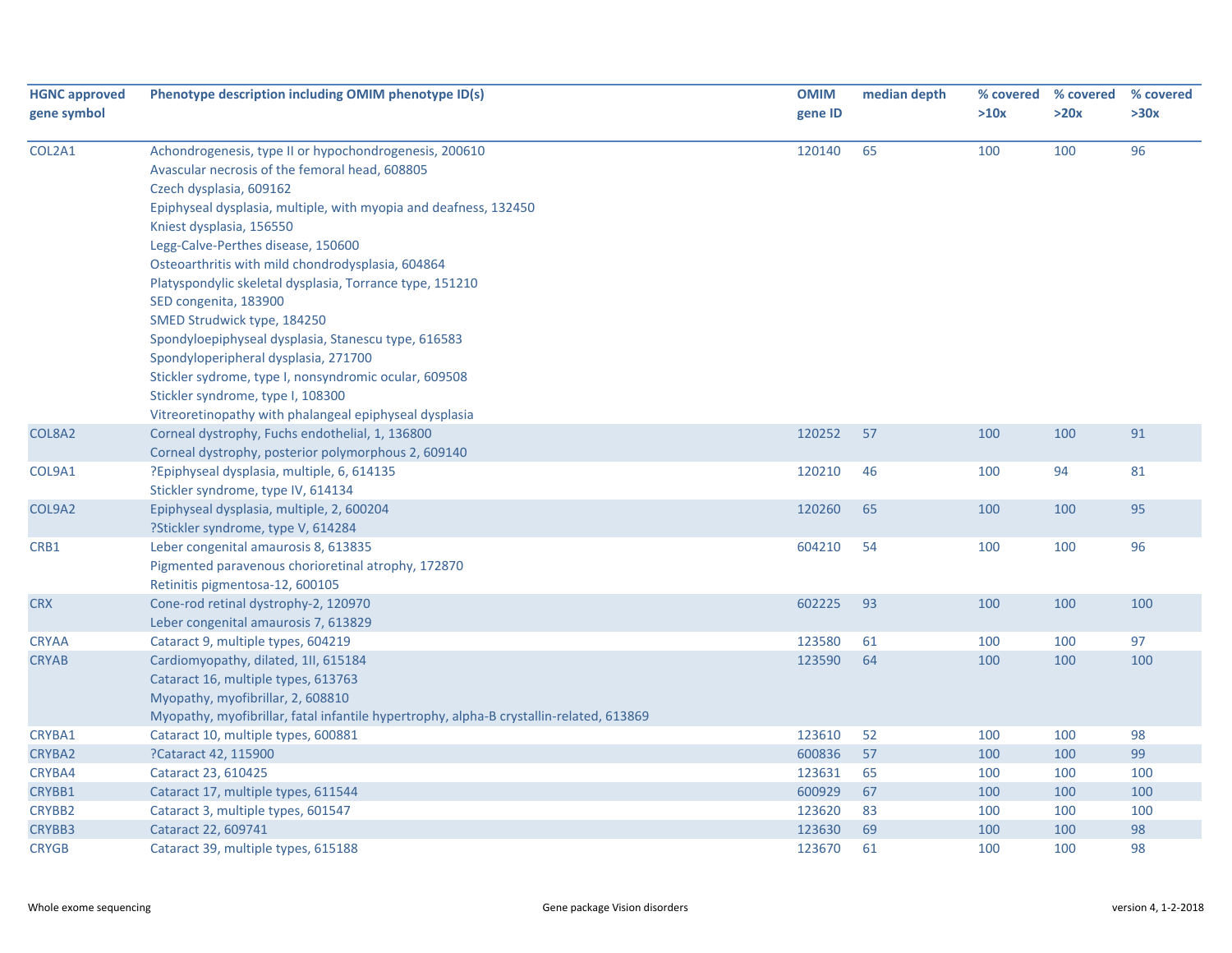| <b>HGNC approved</b> | Phenotype description including OMIM phenotype ID(s)                          | <b>OMIM</b> | median depth | % covered | % covered | % covered |
|----------------------|-------------------------------------------------------------------------------|-------------|--------------|-----------|-----------|-----------|
| gene symbol          |                                                                               | gene ID     |              | >10x      | >20x      | >30x      |
|                      |                                                                               |             |              |           |           |           |
| <b>CRYGC</b>         | Cataract 2, multiple types, 604307                                            | 123680      | 64           | 100       | 100       | 99        |
| <b>CRYGD</b>         | Cataract 4, multiple types, 115700                                            | 123690      | 77           | 100       | 100       | 100       |
| <b>CRYGS</b>         | Cataract 20, multiple types, 116100                                           | 123730      | 83           | 100       | 100       | 97        |
| CSPP1                | Joubert syndrome 21, 615636                                                   | 611654      | 58           | 100       | 99        | 89        |
| CTDP1                | Congenital cataracts, facial dysmorphism, and neuropathy, 604168              | 604927      | 78           | 100       | 91        | 86        |
| CTNNA1               | Macular dystrophy, patterned, 2, 608970                                       | 116805      | 65           | 100       | 99        | 93        |
| CTNND1               | No OMIM phenotype                                                             | 601045      | 52           | 100       | 99        | 88        |
| CWC <sub>27</sub>    | Retinitis pigmentosa with or without skeletal anomalies, 250410               | 617170      | 38           | 100       | 93        | 62        |
| CYP1B1               | Anterior segment dysgenesis 6, multiple subtypes, 617315                      | 601771      | 79           | 100       | 100       | 100       |
|                      | Glaucoma 3A, primary open angle, congenital, juvenile, or adult onset, 231300 |             |              |           |           |           |
| CYP4V2               | Bietti crystalline corneoretinal dystrophy, 210370                            | 608614      | 60           | 100       | 97        | 89        |
| <b>DCN</b>           | Corneal dystrophy, congenital stromal, 610048                                 | 125255      | 50           | 100       | 100       | 96        |
| <b>DHDDS</b>         | Retinitis pigmentosa 59, 613861                                               | 608172      | 47           | 100       | 100       | 92        |
| DHX38                | No OMIM phenotype                                                             | 605584      | 73           | 100       | 100       | 99        |
| DKC1                 | Dyskeratosis congenita, 305000                                                | 300126      | 45           | 100       | 96        | 83        |
| <b>DPYD</b>          | Dihydropyrimidine dehydrogenase deficiency, 274270                            | 612779      | 46           | 100       | 99        | 85        |
|                      | 5-fluorouracil toxicity, 274270                                               |             |              |           |           |           |
| DRAM2                | Cone-rod dystrophy 21, 616502                                                 | 613360      | 37           | 100       | 95        | 73        |
| DTHD1                | No OMIM phenotype                                                             | 616979      | 60           | 100       | 100       | 97        |
| DTNBP1               | Hermansky-Pudlak syndrome 7, 614076                                           | 607145      | 60           | 100       | 97        | 92        |
| EFEMP1               | Doyne honeycomb degeneration of retina, 126600                                | 601548      | 70           | 100       | 100       | 96        |
| ELOVL4               | Ichthyosis, spastic quadriplegia, and mental retardation, 614457              | 605512      | 56           | 100       | 100       | 95        |
|                      | ?Spinocerebellar ataxia 34, 133190                                            |             |              |           |           |           |
|                      | Stargardt disease 3, 600110                                                   |             |              |           |           |           |
| ELP4                 | ?Aniridia 2, 617141                                                           | 606985      | 51           | 98        | 89        | 67        |
| EMC1                 | Cerebellar atrophy, visual impairment, and psychomotor retardation, 616875    | 616846      | 80           | 100       | 99        | 92        |
| EPG5                 | Vici syndrome, 242840                                                         | 615068      | 49           | 100       | 97        | 84        |
| EPHA2                | Cataract 6, multiple types, 116600                                            | 176946      | 86           | 100       | 99        | 97        |
| EXOSC <sub>2</sub>   | No OMIM phenotype                                                             | 602238      | 49           | 100       | 99        | 86        |
| EYA1                 | Anterior segment anomalies with or without cataract, 602588                   | 601653      | 62           | 100       | 99        | 90        |
|                      | Branchiootic syndrome 1, 602588                                               |             |              |           |           |           |
|                      | Branchiootorenal syndrome 1, with or without cataracts, 113650                |             |              |           |           |           |
|                      | ?Otofaciocervical syndrome, 166780                                            |             |              |           |           |           |
| <b>EYS</b>           | Retinitis pigmentosa 25, 602772                                               | 612424      | 56           | 100       | 98        | 91        |
| FA <sub>2</sub> H    | Spastic paraplegia 35, 612319                                                 | 611026      | 56           | 100       | 100       | 92        |
| <b>FAM161A</b>       | Retinitis pigmentosa 28, 606068                                               | 613596      | 45           | 100       | 99        | 87        |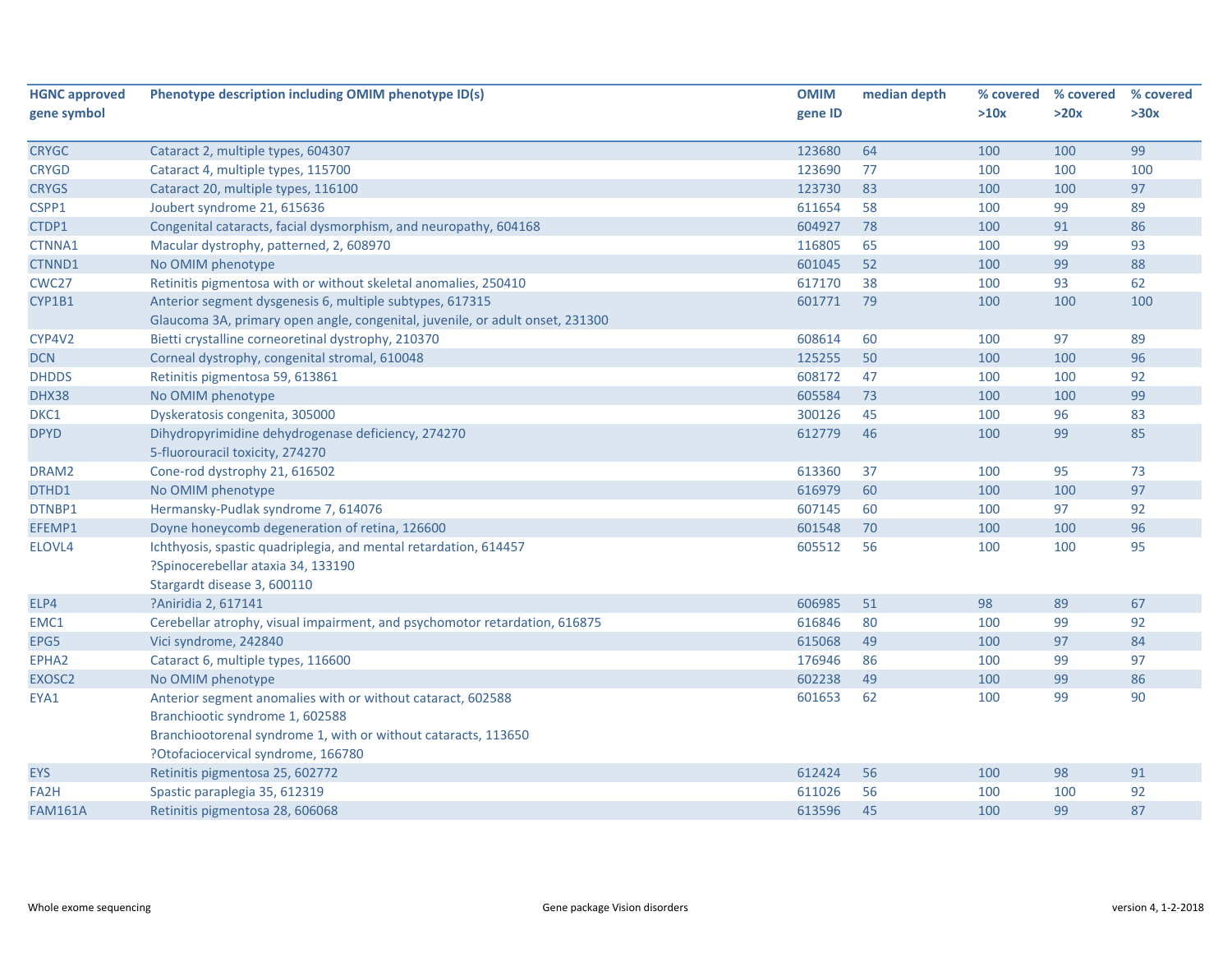| <b>HGNC approved</b> | Phenotype description including OMIM phenotype ID(s)               | <b>OMIM</b> | median depth | % covered | % covered | % covered |
|----------------------|--------------------------------------------------------------------|-------------|--------------|-----------|-----------|-----------|
| gene symbol          |                                                                    | gene ID     |              | >10x      | >20x      | >30x      |
| FBN1                 | Acromicric dysplasia, 102370                                       | 134797      | 111          | 100       | 100       | 100       |
|                      | Ectopia lentis, familial, 129600                                   |             |              |           |           |           |
|                      | Geleophysic dysplasia 2, 614185                                    |             |              |           |           |           |
|                      | MASS syndrome, 604308                                              |             |              |           |           |           |
|                      | Marfan lipodystrophy syndrome, 616914                              |             |              |           |           |           |
|                      | Marfan syndrome, 154700                                            |             |              |           |           |           |
|                      | Stiff skin syndrome, 184900                                        |             |              |           |           |           |
|                      | Weill-Marchesani syndrome 2, dominant, 608328                      |             |              |           |           |           |
| <b>FLVCR1</b>        | Ataxia, posterior column, with retinitis pigmentosa, 609033        | 609144      | 69           | 100       | 99        | 89        |
| FOXC1                | Anterior segment dysgenesis 3, multiple subtypes, 601631           | 601090      | 46           | 99        | 90        | 81        |
|                      | Axenfeld-Rieger syndrome, type 3, 602482                           |             |              |           |           |           |
| FOXE3                | Anterior segment dysgenesis 2, multiple subtypes, 610256           | 601094      | 32           | 82        | 68        | 54        |
|                      | {Aortic aneurysm, familial thoracic 11, susceptibility to}, 617349 |             |              |           |           |           |
|                      | Cataract 34, multiple types, 612968                                |             |              |           |           |           |
| FOXL <sub>2</sub>    | Blepharophimosis, epicanthus inversus, and ptosis, type 1, 110100  | 605597      | 86           | 100       | 94        | 88        |
|                      | Blepharophimosis, epicanthus inversus, and ptosis, type 2, 110100  |             |              |           |           |           |
|                      | Premature ovarian failure 3, 608996                                |             |              |           |           |           |
| FRAS1                | Fraser syndrome, 219000                                            | 607830      | 56           | 100       | 98        | 90        |
| FREM1                | Bifid nose with or without anorectal and renal anomalies, 608980   | 608944      | 58           | 100       | 99        | 92        |
|                      | Manitoba oculotrichoanal syndrome, 248450                          |             |              |           |           |           |
|                      | Trigonocephaly 2, 614485                                           |             |              |           |           |           |
| FREM2                | Fraser syndrome, 219000                                            | 608945      | 74           | 100       | 100       | 98        |
| FRMD7                | Nystagmus 1, congenital, 310700                                    | 300628      | 47           | 100       | 94        | 79        |
|                      | Nystagmus, infantile periodic alternating, 310700                  |             |              |           |           |           |
| FSCN <sub>2</sub>    | Retinitis pigmentosa 30, 607921                                    | 607643      | 78           | 100       | 100       | 98        |
| FTL.                 | Hyperferritinemia-cataract syndrome, 600886                        | 134790      | 90           | 100       | 100       | 100       |
|                      | L-ferritin deficiency, dominant and recessive, 615604              |             |              |           |           |           |
|                      | Neurodegeneration with brain iron accumulation 3, 606159           |             |              |           |           |           |
| FYCO1                | Cataract 18, 610019                                                | 607182      | 72           | 100       | 100       | 94        |
| FZD4                 | Exudative vitreoretinopathy 1, 133780                              | 604579      | 64           | 100       | 100       | 96        |
|                      | Retinopathy of prematurity, 133780                                 |             |              |           |           |           |
| GALK1                | Galactokinase deficiency with cataracts, 230200                    | 604313      | 93           | 100       | 100       | 100       |
| <b>GALT</b>          | Galactosemia, 230400                                               | 606999      | 96           | 100       | 100       | 100       |
| GCNT2                | Adult i phenotype without cataract, 110800                         | 600429      | 62           | 100       | 100       | 96        |
|                      | [Blood group, li], 110800                                          |             |              |           |           |           |
|                      | Cataract 13 with adult i phenotype, 116700                         |             |              |           |           |           |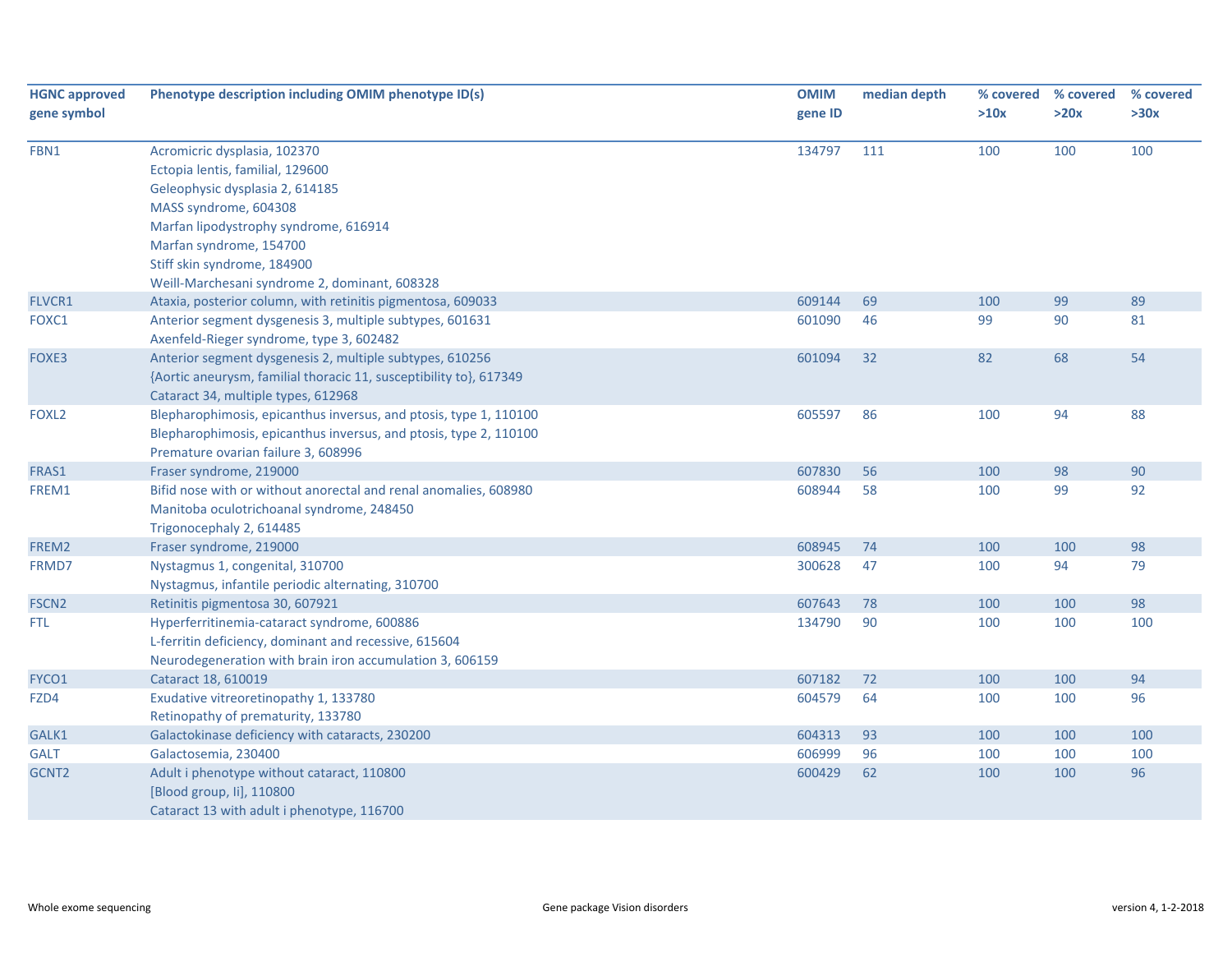| <b>HGNC approved</b><br>gene symbol | Phenotype description including OMIM phenotype ID(s)                                                                                                                                                                                                                                                                                                             | <b>OMIM</b><br>gene ID | median depth | % covered<br>>10x | % covered<br>>20x | % covered<br>>30x |
|-------------------------------------|------------------------------------------------------------------------------------------------------------------------------------------------------------------------------------------------------------------------------------------------------------------------------------------------------------------------------------------------------------------|------------------------|--------------|-------------------|-------------------|-------------------|
| GDF3                                | Klippel-Feil syndrome 3, 613702<br>Microphthalmia with coloboma 6, 613703<br>Microphthalmia, isolated 7, 613704                                                                                                                                                                                                                                                  | 606522                 | 93           | 100               | 100               | 100               |
| GDF <sub>6</sub>                    | Klippel-Feil syndrome 1, 118100<br>Leber congenital amaurosis 17, 615360<br>Microphthalmia with coloboma 6, digenic, 613703<br>Microphthalmia, isolated 4, 613094                                                                                                                                                                                                | 601147                 | 86           | 100               | 100               | 99                |
| <b>GFER</b>                         | Myopathy progressive, with congenital cataract, hearing loss, and developmental delay, 613076                                                                                                                                                                                                                                                                    | 600924                 | 48           | 100               | 100               | 98                |
| GJA1                                | Atrioventricular septal defect 3, 600309<br>Craniometaphyseal dysplasia, 218400<br>Erythrokeratodermia variabilis et progressiva, 133200<br>Hypoplastic left heart syndrome 1, 241550<br>Oculodentodigital dysplasia, 164200<br>Oculodentodigital dysplasia, 257850<br>Palmoplantar keratoderma with congenital alopecia, 104100<br>Syndactyly, type III, 186100 | 121014                 | 79           | 100               | 100               | 100               |
| GJA3                                | Cataract 14, multiple types, 601885                                                                                                                                                                                                                                                                                                                              | 121015                 | 104          | 100               | 100               | 100               |
| GJA8                                | Cataract 1, multiple types, 116200                                                                                                                                                                                                                                                                                                                               | 600897                 | 92           | 100               | 100               | 100               |
| GLI <sub>2</sub>                    | Culler-Jones syndrome, 615849<br>Holoprosencephaly 9, 610829                                                                                                                                                                                                                                                                                                     | 165230                 | 81           | 100               | 100               | 99                |
| GLIS2                               | Nephronophthisis 7, 611498                                                                                                                                                                                                                                                                                                                                       | 608539                 | 61           | 100               | 100               | 93                |
| GNAT1                               | Night blindness, congenital stationary 3, 610444<br>?Night blindness, congenital stationary, type 1G, 616389                                                                                                                                                                                                                                                     | 139330                 | 107          | 100               | 100               | 100               |
| GNAT2                               | Achromatopsia 4, 613856                                                                                                                                                                                                                                                                                                                                          | 139340                 | 51           | 100               | 100               | 92                |
| GNB3                                | {Hypertension, essential, susceptibility to}, 145500<br>Night blindness, congenital stationary, type 1H, 617024                                                                                                                                                                                                                                                  | 139130                 | 75           | 100               | 100               | 93                |
| <b>GNPTG</b>                        | Mucolipidosis III gamma, 252605                                                                                                                                                                                                                                                                                                                                  | 607838                 | 103          | 100               | 98                | 89                |
| <b>GPR143</b>                       | Nystagmus 6, congenital, 300814<br>Ocular albinism, type I, Nettleship-Falls type, 300500                                                                                                                                                                                                                                                                        | 300808                 | 38           | 100               | 89                | 67                |
| <b>GPR179</b>                       | Night blindness, congenital stationary (complete), 1E, 614565                                                                                                                                                                                                                                                                                                    | 614515                 | 91           | 100               | 100               | 100               |
| GRK1                                | Oguchi disease-2, 613411                                                                                                                                                                                                                                                                                                                                         | 180381                 | 75           | 100               | 100               | 97                |
| GRM6                                | Night blindness, congenital stationary (complete), 1B, 257270                                                                                                                                                                                                                                                                                                    | 604096                 | 80           | 100               | 92                | 82                |
| <b>GRN</b>                          | Aphasia, primary progressive, 607485<br>Ceroid lipofuscinosis, neuronal, 11, 614706<br>Frontotemporal lobar degeneration with ubiquitin-positive inclusions, 607485                                                                                                                                                                                              | 138945                 | 101          | 100               | 100               | 100               |
| <b>GSN</b>                          | Amyloidosis, Finnish type, 105120                                                                                                                                                                                                                                                                                                                                | 137350                 | 60           | 100               | 100               | 97                |
| GUCA1A                              | Cone dystrophy-3, 602093<br>Cone-rod dystrophy 14, 602093                                                                                                                                                                                                                                                                                                        | 600364                 | 66           | 100               | 100               | 100               |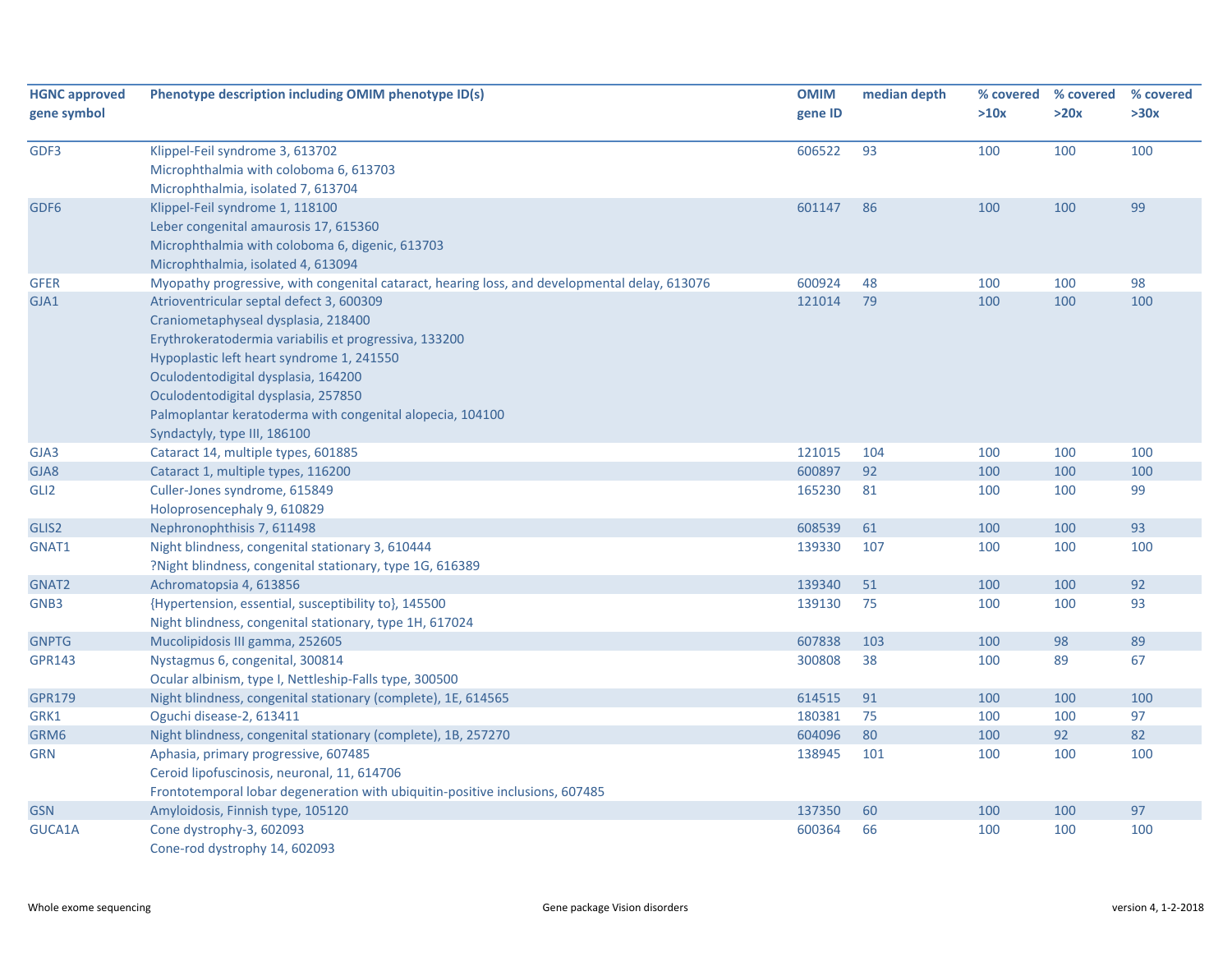| <b>HGNC approved</b> | Phenotype description including OMIM phenotype ID(s)                                            | <b>OMIM</b> | median depth | % covered | % covered | % covered |
|----------------------|-------------------------------------------------------------------------------------------------|-------------|--------------|-----------|-----------|-----------|
| gene symbol          |                                                                                                 | gene ID     |              | >10x      | >20x      | >30x      |
|                      |                                                                                                 |             |              |           |           |           |
| GUCA1B               | Retinitis pigmentosa 48, 613827                                                                 | 602275      | 96           | 100       | 100       | 100       |
| GUCY2D               | Cone-rod dystrophy 6, 601777                                                                    | 600179      | 73           | 100       | 100       | 99        |
|                      | Leber congenital amaurosis 1, 204000                                                            |             |              |           |           |           |
| <b>HARS</b>          | Charcot-Marie-Tooth disease, axonal, type 2W, 616625                                            | 142810      | 71           | 100       | 100       | 96        |
|                      | Usher syndrome type 3B, 614504                                                                  |             |              |           |           |           |
| <b>HCCS</b>          | Linear skin defects with multiple congenital anomalies 1, 309801                                | 300056      | 35           | 100       | 90        | 54        |
| <b>HGSNAT</b>        | Mucopolysaccharidosis type IIIC (Sanfilippo C), 252930                                          | 610453      | 48           | 94        | 94        | 85        |
|                      | Retinitis pigmentosa 73, 616544                                                                 |             |              |           |           |           |
| HK1                  | Hemolytic anemia due to hexokinase deficiency, 235700                                           | 142600      | 68           | 100       | 99        | 94        |
|                      | Neuropathy, hereditary motor and sensory, Russe type, 605285                                    |             |              |           |           |           |
|                      | Retinitis pigmentosa 79, 617460                                                                 |             |              |           |           |           |
| HMGB3                | ?Microphthalmia, syndromic 13, 300915                                                           | 300193      | 41           | 90        | 90        | 76        |
| HMX1                 | Oculoauricular syndrome, 612109                                                                 | 142992      | 34           | 93        | 73        | 62        |
| HPS1                 | Hermansky-Pudlak syndrome 1, 203300                                                             | 604982      | 70           | 100       | 100       | 99        |
| HPS3                 | Hermansky-Pudlak syndrome 3, 614072                                                             | 606118      | 51           | 100       | 98        | 86        |
| HPS4                 | Hermansky-Pudlak syndrome 4, 614073                                                             | 606682      | 78           | 100       | 99        | 93        |
| HPS5                 | Hermansky-Pudlak syndrome 5, 614074                                                             | 607521      | 50           | 100       | 99        | 85        |
| HPS6                 | Hermansky-Pudlak syndrome 6, 614075                                                             | 607522      | 90           | 100       | 100       | 100       |
| HSF4                 | Cataract 5, multiple types, 116800                                                              | 602438      | 78           | 100       | 100       | 98        |
| <b>IDH3A</b>         | No OMIM phenotype                                                                               | 601149      | 46           | 100       | 98        | 86        |
| IDH3B                | Retinitis pigmentosa 46, 612572                                                                 | 604526      | 74           | 100       | 100       | 100       |
| <b>IFT140</b>        | Short-rib thoracic dysplasia 9 with or without polydactyly, 266920                              | 614620      | 70           | 100       | 97        | 91        |
| <b>IFT172</b>        | Retinitis pigmentosa 71, 616394                                                                 | 607386      | 52           | 100       | 98        | 82        |
|                      | Short-rib thoracic dysplasia 10 with or without polydactyly, 615630                             |             |              |           |           |           |
| IFT27                | ?Bardet-Biedl syndrome 19, 615996                                                               | 615870      | 54           | 100       | 100       | 96        |
| IFT74                | ?Bardet-Biedl syndrome 20, 617119                                                               | 608040      | 36           | 100       | 93        | 65        |
| IGBP1                | Corpus callosum, agenesis of, with mental retardation, ocular coloboma and micrognathia, 300472 | 300139      | 59           | 100       | 99        | 84        |
| IMPDH1               | Leber congenital amaurosis 11, 613837                                                           | 146690      | 67           | 100       | 94        | 87        |
|                      | Retinitis pigmentosa 10, 180105                                                                 |             |              |           |           |           |
| IMPG1                | Macular dystrophy, vitelliform, 4, 616151                                                       | 602870      | 47           | 100       | 97        | 87        |
| IMPG2                | Macular dystrophy, vitelliform, 5, 616152                                                       | 607056      | 50           | 100       | 98        | 86        |
|                      | Retinitis pigmentosa 56, 613581                                                                 |             |              |           |           |           |
| <b>INPP5E</b>        | Joubert syndrome 1, 213300                                                                      | 613037      | 80           | 100       | 100       | 96        |
|                      | Mental retardation, truncal obesity, retinal dystrophy, and micropenis, 610156                  |             |              |           |           |           |
| <b>INVS</b>          | Nephronophthisis 2, infantile, 602088                                                           | 243305      | 56           | 100       | 98        | 89        |
| IQCB1                | Senior-Loken syndrome 5, 609254                                                                 | 609237      | 42           | 100       | 89        | 67        |
| JAM3                 | Hemorrhagic destruction of the brain, subependymal calcification, and cataracts, 613730         | 606871      | 49           | 100       | 97        | 83        |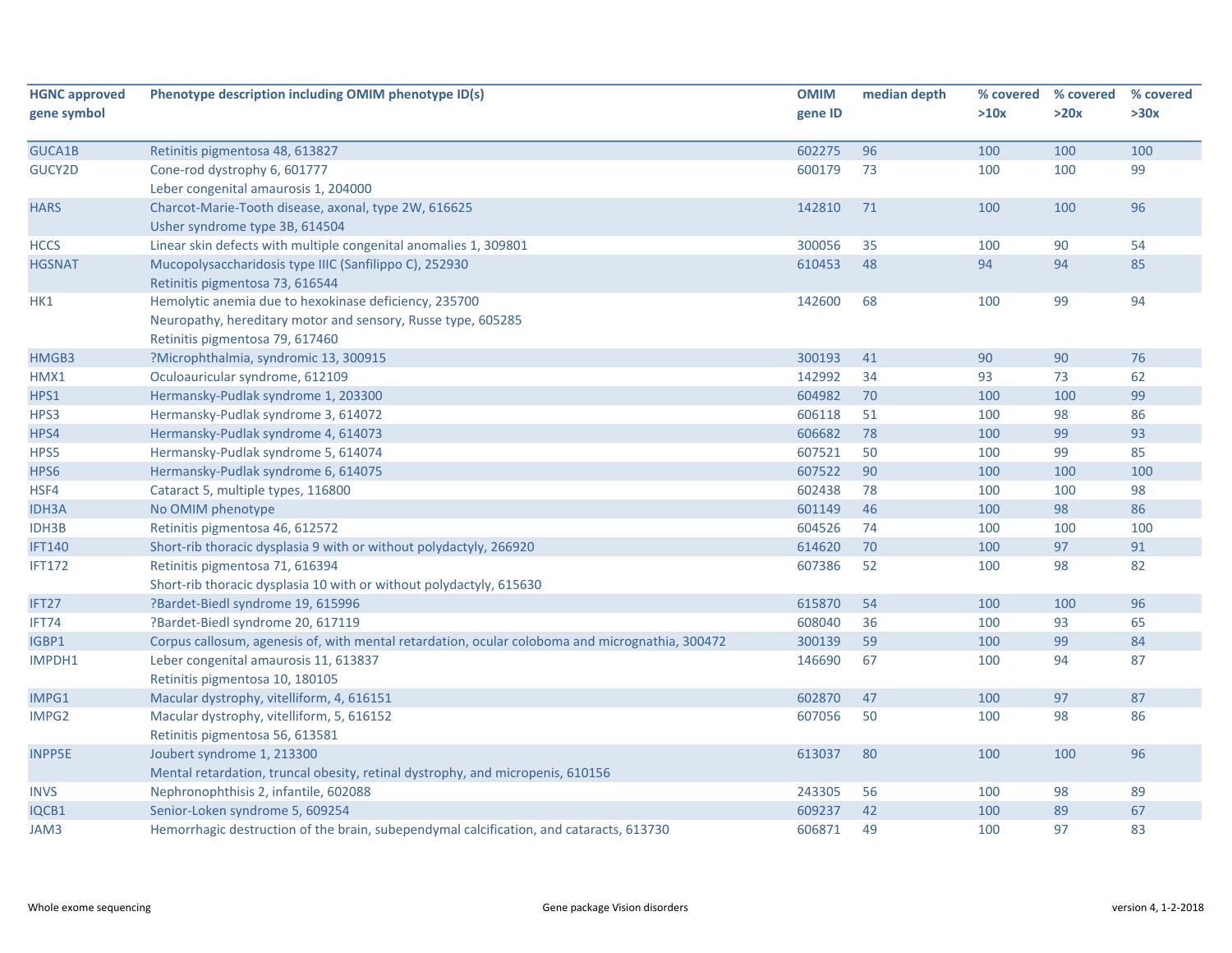| <b>HGNC approved</b><br>gene symbol | Phenotype description including OMIM phenotype ID(s)                                      | <b>OMIM</b><br>gene ID | median depth | % covered<br>>10x | % covered<br>>20x | % covered<br>>30x |
|-------------------------------------|-------------------------------------------------------------------------------------------|------------------------|--------------|-------------------|-------------------|-------------------|
| KCNJ13                              | Leber congenital amaurosis 16, 614186                                                     | 603208                 | 57           | 100               | 100               | 97                |
|                                     | Snowflake vitreoretinal degeneration, 193230                                              |                        |              |                   |                   |                   |
| <b>KCNV2</b>                        | Retinal cone dystrophy 3B, 610356                                                         | 607604                 | 93           | 100               | 100               | 100               |
| <b>KERA</b>                         | Cornea plana 2, 217300                                                                    | 603288                 | 49           | 100               | 100               | 97                |
| <b>KIF11</b>                        | Microcephaly with or without chorioretinopathy, lymphedema, or mental retardation, 152950 | 148760                 | 58           | 100               | 99                | 87                |
| KIF21A                              | Fibrosis of extraocular muscles, congenital, 1, 135700                                    | 608283                 | 51           | 100               | 96                | 80                |
|                                     | Fibrosis of extraocular muscles, congenital, 3B, 135700                                   |                        |              |                   |                   |                   |
| KIF7                                | Acrocallosal syndrome, 200990                                                             | 611254                 | 66           | 99                | 95                | 89                |
|                                     | ?Al-Gazali-Bakalinova syndrome, 607131                                                    |                        |              |                   |                   |                   |
|                                     | ?Hydrolethalus syndrome 2, 614120                                                         |                        |              |                   |                   |                   |
|                                     | Joubert syndrome 12, 200990                                                               |                        |              |                   |                   |                   |
| KIZ                                 | Retinitis pigmentosa 69, 615780                                                           | 615757                 | 49           | 100               | 98                | 86                |
| KLHL7                               | Cold-induced sweating syndrome 3, 617055                                                  | 611119                 | 54           | 100               | 100               | 91                |
|                                     | Retinitis pigmentosa 42, 612943                                                           |                        |              |                   |                   |                   |
| <b>KRT12</b>                        | Meesmann corneal dystrophy, 122100                                                        | 601687                 | 63           | 100               | 100               | 97                |
| KRT3                                | Meesmann corneal dystrophy, 122100                                                        | 148043                 | 61           | 100               | 100               | 92                |
| LAMA1                               | Poretti-Boltshauser syndrome, 615960                                                      | 150320                 | 57           | 100               | 98                | 89                |
| LCA5                                | Leber congenital amaurosis 5, 604537                                                      | 611408                 | 63           | 100               | 100               | 97                |
| LEMD <sub>2</sub>                   | Cataract 46, juvenile-onset, 212500                                                       | 616312                 | 59           | 100               | 96                | 88                |
| LIM <sub>2</sub>                    | Cataract 19, multiple types, 615277                                                       | 154045                 | 74           | 100               | 100               | 99                |
| <b>LRAT</b>                         | Leber congenital amaurosis 14, 613341                                                     | 604863                 | 105          | 100               | 100               | 100               |
|                                     | Retinal dystrophy, early-onset severe, 613341                                             |                        |              |                   |                   |                   |
|                                     | Retinitis pigmentosa, juvenile, 613341                                                    |                        |              |                   |                   |                   |
| LRIT <sub>3</sub>                   | Night blindness, congenital stationary (complete), 1F, 615058                             | 615004                 | 61           | 100               | 100               | 98                |
| <b>LRMDA</b>                        | Albinism, oculocutaneous, type VII, 615179                                                | 614537                 | 56           | 100               | 94                | 83                |
| <b>LRMDA</b>                        | Albinism, oculocutaneous, type VII, 615179                                                | 614537                 | 56           | 100               | 94                | 83                |
| LRP2                                | Donnai-Barrow syndrome, 222448                                                            | 600073                 | 47           | 100               | 97                | 84                |
| LRP5                                | [Bone mineral density variability 1], 601884                                              | 603506                 | 81           | 100               | 98                | 96                |
|                                     | Exudative vitreoretinopathy 4, 601813                                                     |                        |              |                   |                   |                   |
|                                     | Hyperostosis, endosteal, 144750                                                           |                        |              |                   |                   |                   |
|                                     | Osteopetrosis 1, 607634                                                                   |                        |              |                   |                   |                   |
|                                     | Osteoporosis-pseudoglioma syndrome, 259770                                                |                        |              |                   |                   |                   |
|                                     | {Osteoporosis}, 166710                                                                    |                        |              |                   |                   |                   |
|                                     | Osteosclerosis, 144750                                                                    |                        |              |                   |                   |                   |
|                                     | van Buchem disease, type 2, 607636                                                        |                        |              |                   |                   |                   |
| <b>LSS</b>                          | Cataract 44, 616509                                                                       | 600909                 | 47           | 100               | 94                | 82                |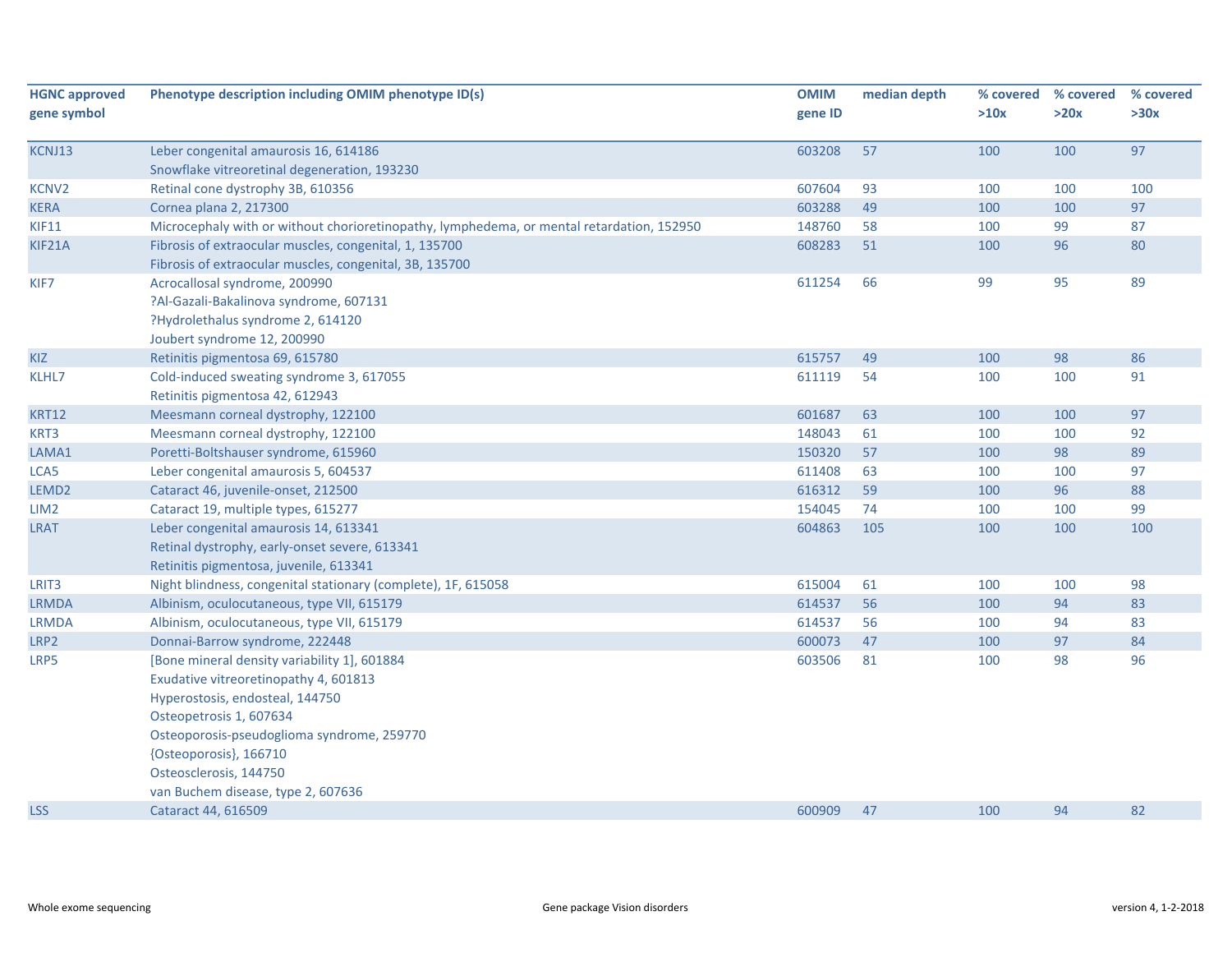| <b>HGNC approved</b> | Phenotype description including OMIM phenotype ID(s)                                                                                                                                                                                   | <b>OMIM</b> | median depth       | % covered | % covered | % covered   |
|----------------------|----------------------------------------------------------------------------------------------------------------------------------------------------------------------------------------------------------------------------------------|-------------|--------------------|-----------|-----------|-------------|
| gene symbol          |                                                                                                                                                                                                                                        | gene ID     |                    | >10x      | >20x      | >30x        |
| LTBP2                | Glaucoma 3, primary congenital, D, 613086<br>Microspherophakia and/or megalocornea, with ectopia lentis and with or without secondary glaucoma,<br>251750                                                                              | 602091      | 70                 | 100       | 100       | 99          |
|                      | Weill-Marchesani syndrome 3, recessive, 614819                                                                                                                                                                                         |             |                    |           |           |             |
| <b>LYST</b>          | Chediak-Higashi syndrome, 214500                                                                                                                                                                                                       | 606897      | 55                 | 100       | 99        | 91          |
| LZTFL1               | Bardet-Biedl syndrome 17, 615994                                                                                                                                                                                                       | 606568      | 57                 | 100       | 98        | 83          |
| <b>MAB21L2</b>       | Microphthalmia, syndromic 14, 615877                                                                                                                                                                                                   | 604357      | 118                | 100       | 100       | 100         |
| <b>MAF</b>           | Ayme-Gripp syndrome, 601088                                                                                                                                                                                                            | 177075      | 52                 | 85        | 80        | 75          |
|                      | Cataract 21, multiple types, 610202                                                                                                                                                                                                    |             |                    |           |           |             |
| <b>MAK</b>           | Retinitis pigmentosa 62, 614181                                                                                                                                                                                                        | 154235      | 67                 | 100       | 99        | 92          |
| <b>МАРКАРКЗ</b>      | ?Macular dystrophy, patterned, 3, 617111                                                                                                                                                                                               | 602130      | 51                 | 100       | 98        | 85          |
| <b>MERTK</b>         | Retinitis pigmentosa 38, 613862                                                                                                                                                                                                        | 604705      | 64                 | 100       | 99        | 93          |
| MFN <sub>2</sub>     | Charcot-Marie-Tooth disease, axonal, type 2A2A, 609260<br>Charcot-Marie-Tooth disease, axonal, type 2A2B, 617087<br>Hereditary motor and sensory neuropathy VIA, 601152                                                                | 608507      | 74                 | 100       | 100       | 95          |
| <b>MFRP</b>          | Microphthalmia, isolated 5, 611040<br>Nanophthalmos 2, 609549                                                                                                                                                                          | 606227      | 76                 | 100       | 100       | 100         |
| MFSD8                | Ceroid lipofuscinosis, neuronal, 7, 610951<br>Macular dystrophy with central cone involvement, 616170                                                                                                                                  | 611124      | 50                 | 100       | 98        | 81          |
| <b>MIP</b>           | Cataract 15, multiple types, 615274                                                                                                                                                                                                    | 154050      | 85                 | 100       | 100       | 100         |
| <b>MIR184</b>        | EDICT syndrome, 614303                                                                                                                                                                                                                 | 613146      | No coverage data 0 |           | $\pmb{0}$ | $\mathbf 0$ |
| <b>MIR204</b>        | ?Retinal dystrophy and iris coloboma with or without cataract, 616722                                                                                                                                                                  | 610942      | No coverage data   |           |           |             |
| <b>MITF</b>          | COMMAD syndrome, 617306<br>{Melanoma, cutaneous malignant, susceptibility to, 8}, 614456<br>Tietz albinism-deafness syndrome, 103500<br>Waardenburg syndrome, type 2A, 193510<br>Waardenburg syndrome/ocular albinism, digenic, 103470 | 156845      | 58                 |           |           |             |
| <b>MKKS</b>          | Bardet-Biedl syndrome 6, 605231<br>McKusick-Kaufman syndrome, 236700                                                                                                                                                                   | 604896      | 59                 | 100       | 100       | 99          |
| MKS1                 | Bardet-Biedl syndrome 13, 615990<br>Joubert syndrome 28, 617121<br>Meckel syndrome 1, 249000                                                                                                                                           | 609883      | 81                 | 100       | 100       | 97          |
| <b>MTTP</b>          | Abetalipoproteinemia, 200100<br>{Metabolic syndrome, protection against}, 605552                                                                                                                                                       | 157147      | 49                 | 100       | 99        | 89          |
| <b>MVK</b>           | Hyper-IgD syndrome, 260920<br>Mevalonic aciduria, 610377<br>Porokeratosis 3, multiple types, 175900                                                                                                                                    | 251170      | 58                 | 100       | 100       | 91          |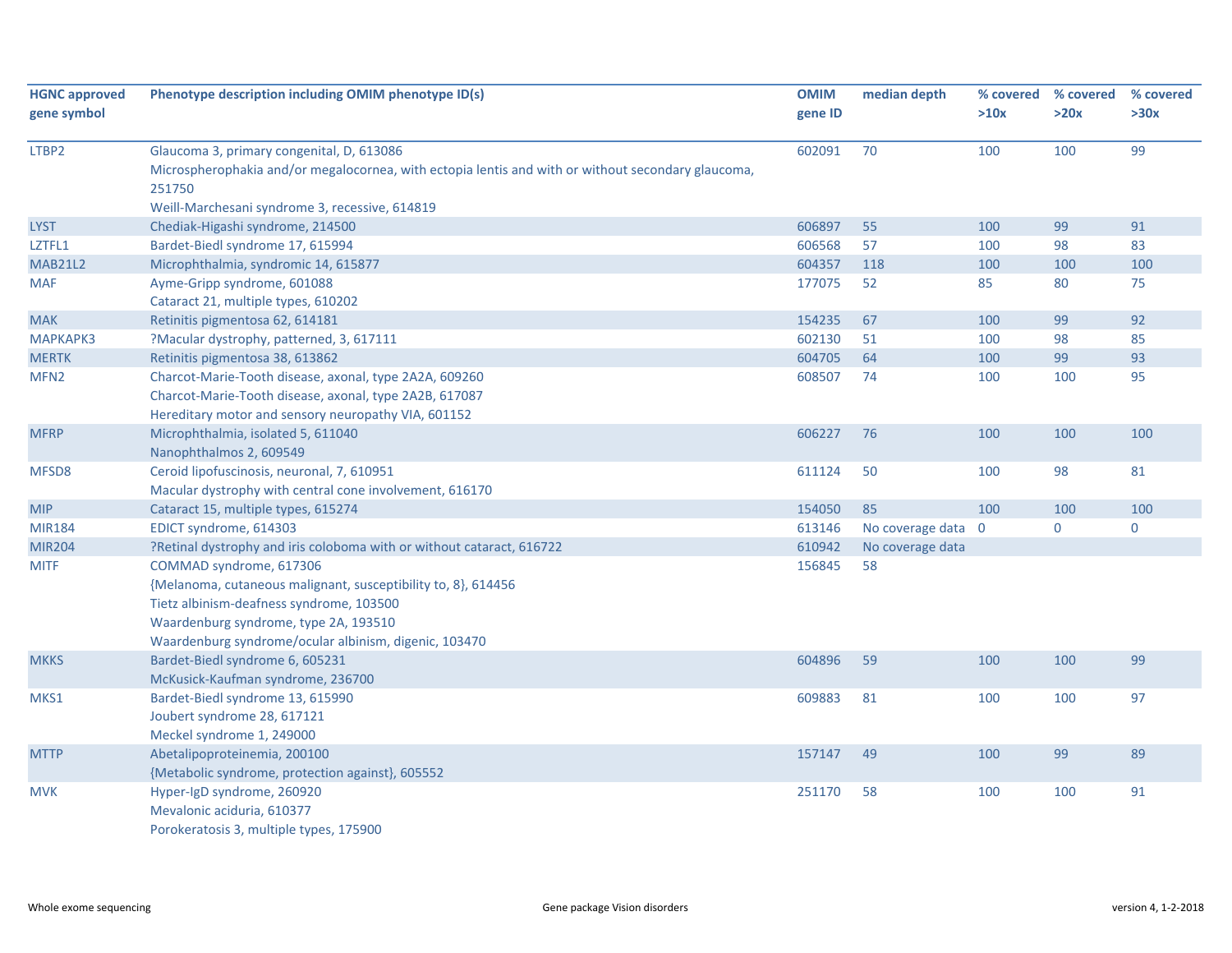| <b>HGNC approved</b><br>gene symbol | Phenotype description including OMIM phenotype ID(s)                      | <b>OMIM</b><br>gene ID | median depth | % covered<br>>10x | % covered<br>>20x | % covered<br>>30x |
|-------------------------------------|---------------------------------------------------------------------------|------------------------|--------------|-------------------|-------------------|-------------------|
|                                     |                                                                           |                        |              |                   |                   |                   |
| MYO7A                               | Deafness 11, 601317                                                       | 276903                 | 68           | 100               | 98                | 95                |
|                                     | Deafness 2, 600060                                                        |                        |              |                   |                   |                   |
|                                     | Usher syndrome, type 1B, 276900                                           |                        |              |                   |                   |                   |
| <b>MYOC</b>                         | Glaucoma 1A, primary open angle, 137750                                   | 601652                 | 105          | 100               | 100               | 96                |
| <b>NAA10</b>                        | ?Microphthalmia, syndromic 1, 309800                                      | 300013                 | 56           | 100               | 95                | 92                |
|                                     | Ogden syndrome, 300855 dominant                                           |                        |              |                   |                   |                   |
| <b>NDP</b>                          | Exudative vitreoretinopathy 2, 305390                                     | 300658                 | 57           | 100               | 100               | 100               |
|                                     | Norrie disease, 310600                                                    |                        |              |                   |                   |                   |
| NEK <sub>2</sub>                    | ?Retinitis pigmentosa 67, 615565                                          | 604043                 | 61           | 100               | 97                | 84                |
| NEK8                                | ?Nephronophthisis 9, 613824                                               | 609799                 | 92           | 100               | 100               | 100               |
|                                     | ?Renal-hepatic-pancreatic dysplasia 2, 615415                             |                        |              |                   |                   |                   |
| NEUROD1                             | {Diabetes mellitus, noninsulin-dependent}, 125853                         | 601724                 | 102          | 100               | 100               | 100               |
|                                     | Maturity-onset diabetes of the young 6, 606394                            |                        |              |                   |                   |                   |
| <b>NHS</b>                          | Cataract 40, 302200                                                       | 300457                 | 44           | 100               | 92                | 84                |
|                                     | Nance-Horan syndrome, 302350                                              |                        |              |                   |                   |                   |
| NMNAT1                              | Leber congenital amaurosis 9, 608553                                      | 608700                 | 62           | 100               | 100               | 94                |
| NPHP1                               | Joubert syndrome 4, 609583                                                | 607100                 | 39           | 100               | 92                | 67                |
|                                     | Nephronophthisis 1, juvenile, 256100                                      |                        |              |                   |                   |                   |
|                                     | Senior-Loken syndrome-1, 266900                                           |                        |              |                   |                   |                   |
| NPHP3                               | Meckel syndrome 7, 267010                                                 | 608002                 | 47           | 100               | 97                | 82                |
|                                     | Nephronophthisis 3, 604387                                                |                        |              |                   |                   |                   |
|                                     | Renal-hepatic-pancreatic dysplasia 1, 208540                              |                        |              |                   |                   |                   |
| NPHP4                               | Nephronophthisis 4, 606966                                                | 607215                 | 67           | 100               | 100               | 98                |
|                                     | Senior-Loken syndrome 4, 606996                                           |                        |              |                   |                   |                   |
| <b>NR2E3</b>                        | Enhanced S-cone syndrome, 268100                                          | 604485                 | 75           | 100               | 100               | 100               |
|                                     | Retinitis pigmentosa 37, 611131                                           |                        |              |                   |                   |                   |
| NR2F1                               | Bosch-Boonstra-Schaaf optic atrophy syndrome, 615722                      | 132890                 | 82           | 100               | 98                | 91                |
| <b>NRL</b>                          | Retinal degeneration, clumped pigment type                                | 162080                 | 71           | 100               | 100               | 100               |
|                                     | Retinitis pigmentosa 27, 613750                                           |                        |              |                   |                   |                   |
| <b>NYX</b>                          | Night blindness, congenital stationary (complete), 1A, 310500             | 300278                 | 72           | 100               | 100               | 100               |
| <b>OAT</b>                          | Gyrate atrophy of choroid and retina with or without ornithinemia, 258870 | 613349                 | 53           | 100               | 100               | 89                |
| OCA <sub>2</sub>                    | Albinism, brown oculocutaneous, 203200                                    | 611409                 | 60           | 100               | 99                | 89                |
|                                     | Albinism, oculocutaneous, type II, 203200                                 |                        |              |                   |                   |                   |
|                                     | [Skin/hair/eye pigmentation 1, blond/brown hair], 227220                  |                        |              |                   |                   |                   |
|                                     | [Skin/hair/eye pigmentation 1, blue/nonblue eyes], 227220                 |                        |              |                   |                   |                   |
| <b>OCRL</b>                         | Dent disease 2, 300555                                                    | 300535                 | 36           | 100               | 92                | 67                |
|                                     | Lowe syndrome, 309000                                                     |                        |              |                   |                   |                   |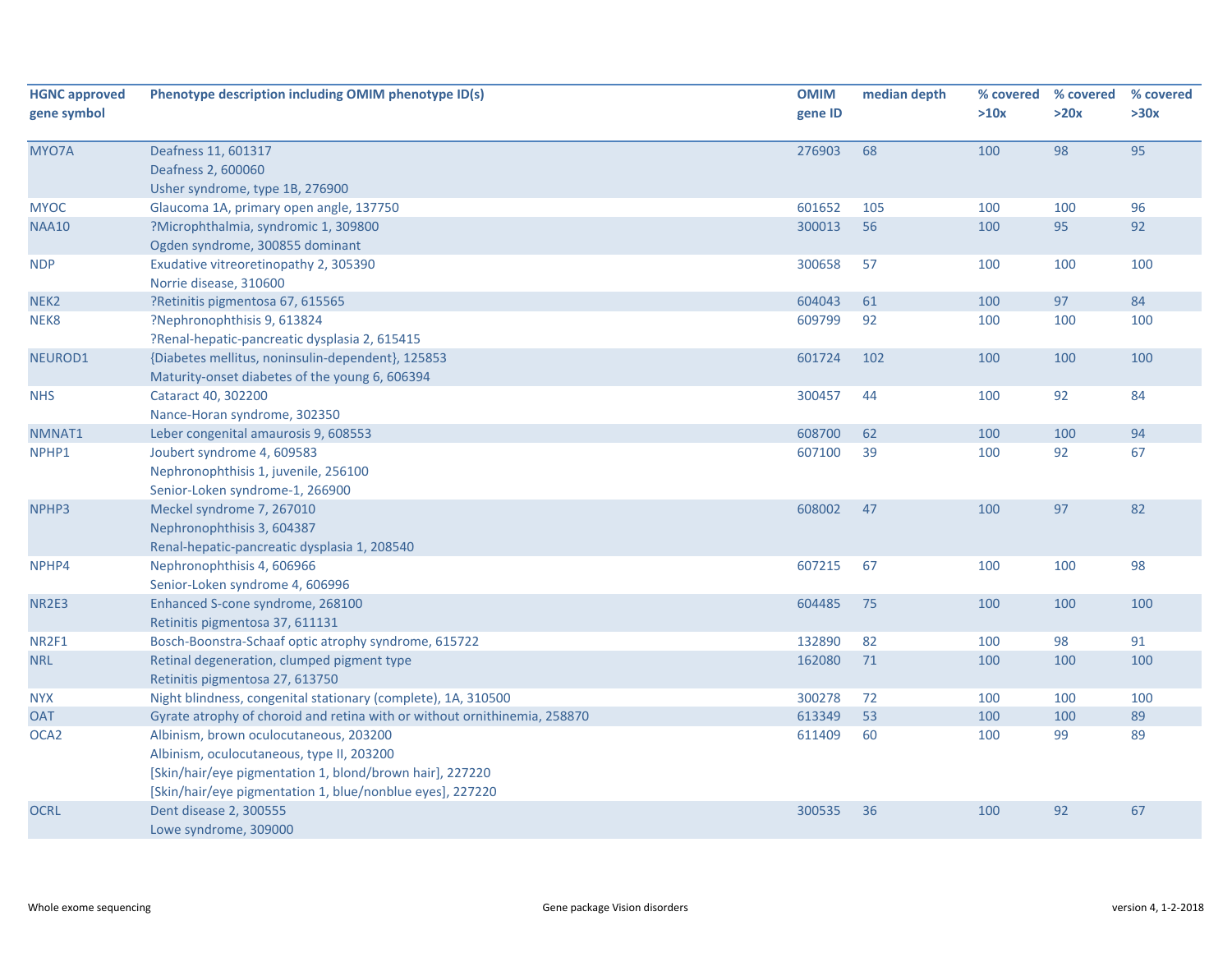| <b>HGNC approved</b><br>gene symbol | Phenotype description including OMIM phenotype ID(s)                             | <b>OMIM</b><br>gene ID | median depth | % covered<br>>10x | % covered<br>>20x | % covered<br>>30x |
|-------------------------------------|----------------------------------------------------------------------------------|------------------------|--------------|-------------------|-------------------|-------------------|
| OFD1                                | Joubert syndrome 10, 300804                                                      | 300170                 | 42           | 100               | 97                | 81                |
|                                     | Orofaciodigital syndrome I, 311200                                               |                        |              |                   |                   |                   |
|                                     | ?Retinitis pigmentosa 23, 300424                                                 |                        |              |                   |                   |                   |
|                                     | Simpson-Golabi-Behmel syndrome, type 2, 300209                                   |                        |              |                   |                   |                   |
| OPA1                                | Behr syndrome, 210000                                                            | 605290                 | 46           | 100               | 96                | 77                |
|                                     | {Glaucoma, normal tension, susceptibility to}, 606657                            |                        |              |                   |                   |                   |
|                                     | ?Mitochondrial DNA depletion syndrome 14 (encephalocardiomyopathic type), 616896 |                        |              |                   |                   |                   |
|                                     | Optic atrophy 1, 165500                                                          |                        |              |                   |                   |                   |
|                                     | Optic atrophy plus syndrome, 125250                                              |                        |              |                   |                   |                   |
| OPA3                                | 3-methylglutaconic aciduria, type III, 258501                                    | 606580                 | 66           | 100               | 100               | 100               |
|                                     | Optic atrophy 3 with cataract, 165300                                            |                        |              |                   |                   |                   |
| OPN1LW                              | Blue cone monochromacy, 303700                                                   | 300822                 | 93           | 100               | 100               | 100               |
|                                     | Colorblindness, protan, 303900                                                   |                        |              |                   |                   |                   |
| OPN1MW                              | Blue cone monochromacy, 303700                                                   | 300821                 | 103          | 100               | 100               | 99                |
|                                     | Colorblindness, deutan, 303800                                                   |                        |              |                   |                   |                   |
| OPN1SW                              | Colorblindness, tritan, 190900                                                   | 613522                 | 57           | 100               | 100               | 100               |
| <b>OPTN</b>                         | Amyotrophic lateral sclerosis 12, 613435                                         | 602432                 | 56           | 100               | 98                | 87                |
|                                     | Glaucoma 1, open angle, E, 137760                                                |                        |              |                   |                   |                   |
|                                     | {Glaucoma, normal tension, susceptibility to}, 606657                            |                        |              |                   |                   |                   |
| OR2W3                               | No OMIM phenotype                                                                | 616729                 | 98           | 100               | 100               | 100               |
| OTX <sub>2</sub>                    | Microphthalmia, syndromic 5, 610125                                              | 600037                 | 80           | 100               | 100               | 100               |
|                                     | Pituitary hormone deficiency, combined, 6, 613986                                |                        |              |                   |                   |                   |
|                                     | Retinal dystrophy, early-onset, with or without pituitary dysfunction, 610125    |                        |              |                   |                   |                   |
| P3H2                                | Myopia, high, with cataract and vitreoretinal degeneration, 614292               | 610341                 | 47           | 100               | 97                | 80                |
| PANK <sub>2</sub>                   | HARP syndrome, 607236                                                            | 606157                 | 57           | 100               | 100               | 92                |
|                                     | Neurodegeneration with brain iron accumulation 1, 234200                         |                        |              |                   |                   |                   |
| PAX <sub>2</sub>                    | Glomerulosclerosis, focal segmental, 7, 616002                                   | 167409                 | 78           | 100               | 100               | 98                |
|                                     | Papillorenal syndrome, 120330                                                    |                        |              |                   |                   |                   |
| PAX <sub>6</sub>                    | Aniridia, 106210                                                                 | 607108                 | 50           | 100               | 98                | 84                |
|                                     | Anterior segment dysgenesis 5, multiple subtypes, 604229                         |                        |              |                   |                   |                   |
|                                     | Cataract with late-onset corneal dystrophy, 106210                               |                        |              |                   |                   |                   |
|                                     | ?Coloboma of optic nerve, 120430                                                 |                        |              |                   |                   |                   |
|                                     | ?Coloboma, ocular, 120200                                                        |                        |              |                   |                   |                   |
|                                     | Foveal hypoplasia 1, 136520                                                      |                        |              |                   |                   |                   |
|                                     | Keratitis, 148190                                                                |                        |              |                   |                   |                   |
|                                     | ?Morning glory disc anomaly, 120430                                              |                        |              |                   |                   |                   |
|                                     | Optic nerve hypoplasia, 165550                                                   |                        |              |                   |                   |                   |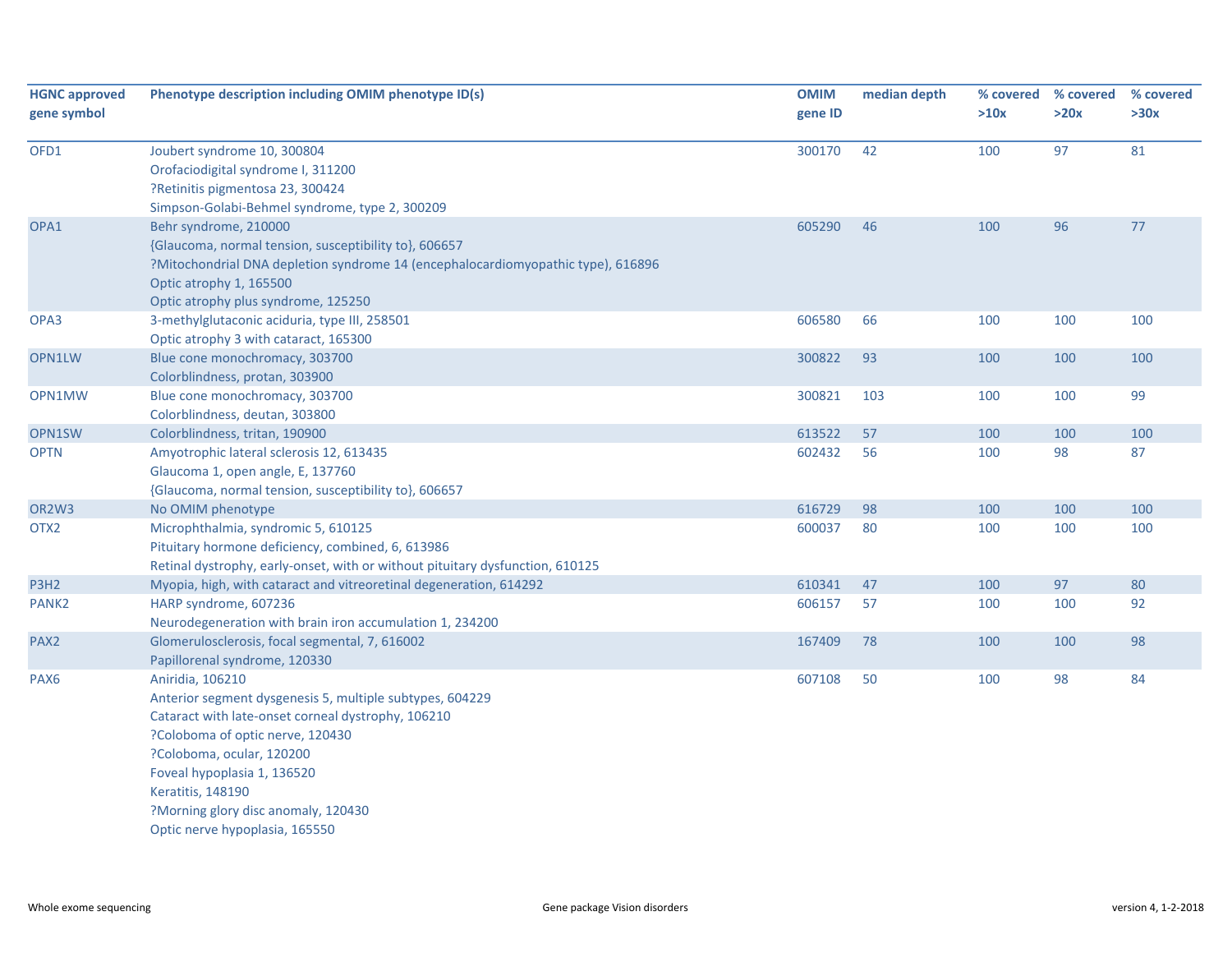| <b>HGNC approved</b> | Phenotype description including OMIM phenotype ID(s)              | <b>OMIM</b> | median depth | % covered | % covered | % covered |
|----------------------|-------------------------------------------------------------------|-------------|--------------|-----------|-----------|-----------|
| gene symbol          |                                                                   | gene ID     |              | >10x      | >20x      | >30x      |
| PCDH15               | Deafness 23, 609533                                               | 605514      | 55           | 100       | 98        | 87        |
|                      | Usher syndrome, type 1D/F digenic, 601067                         |             |              |           |           |           |
|                      | Usher syndrome, type 1F, 602083                                   |             |              |           |           |           |
| PCYT1A               | Spondylometaphyseal dysplasia with cone-rod dystrophy, 608940     | 123695      | 57           | 100       | 90        | 74        |
| PDE6A                | Retinitis pigmentosa 43, 613810                                   | 180071      | 50           | 100       | 98        | 84        |
| PDE6B                | Night blindness, congenital stationary 2, 163500                  | 180072      | 75           | 100       | 100       | 98        |
|                      | Retinitis pigmentosa-40, 613801                                   |             |              |           |           |           |
| PDE6C                | Cone dystrophy 4, 613093                                          | 600827      | 48           | 100       | 99        | 87        |
| PDE6G                | Retinitis pigmentosa 57, 613582                                   | 180073      | 91           | 100       | 100       | 100       |
| PDE6H                | Achromatopsia 6, 610024                                           | 601190      | 39           | 100       | 100       | 74        |
|                      | Retinal cone dystrophy 3, 610024                                  |             |              |           |           |           |
| PDZD7                | {Retinal disease in Usher syndrome type IIA, modifier of}, 276901 | 612971      | 67           | 100       | 100       | 97        |
|                      | Usher syndrome, type IIC, GPR98/PDZD7 digenic, 605472             |             |              |           |           |           |
| PEX1                 | Heimler syndrome 1, 234580                                        | 602136      | 49           | 100       | 98        | 84        |
|                      | Peroxisome biogenesis disorder 1A (Zellweger), 214100             |             |              |           |           |           |
|                      | Peroxisome biogenesis disorder 1B (NALD/IRD), 601539              |             |              |           |           |           |
| PEX <sub>2</sub>     | Peroxisome biogenesis disorder 5A (Zellweger), 614866             | 170993      | 52           | 100       | 100       | 99        |
|                      | Peroxisome biogenesis disorder 5B, 614867                         |             |              |           |           |           |
| PEX7                 | Peroxisome biogenesis disorder 9B, 614879                         | 601757      | 43           | 100       | 100       | 87        |
|                      | Rhizomelic chondrodysplasia punctata, type 1, 215100              |             |              |           |           |           |
| PGK1                 | Phosphoglycerate kinase 1 deficiency, 300653                      | 311800      | 48           | 100       | 100       | 91        |
| <b>PHYH</b>          | Refsum disease, 266500                                            | 602026      | 80           | 100       | 92        | 78        |
| PIGL                 | CHIME syndrome, 280000                                            | 605947      | 62           | 100       | 100       | 81        |
| PIK3R1               | ?Agammaglobulinemia 7, 615214                                     | 171833      | 59           | 100       | 99        | 89        |
|                      | Immunodeficiency 36, 616005                                       |             |              |           |           |           |
|                      | SHORT syndrome, 269880                                            |             |              |           |           |           |
| <b>PIKFYVE</b>       | Corneal fleck dystrophy, 121850                                   | 609414      | 49           | 100       | 98        | 87        |
| PITPNM3              | Cone-rod dystrophy 5, 600977                                      | 608921      | 66           | 99        | 99        | 97        |
| PITX2                | Anterior segment dysgenesis 4, 137600                             | 601542      | 98           | 100       | 100       | 100       |
|                      | Axenfeld-Rieger syndrome, type 1, 180500                          |             |              |           |           |           |
|                      | Ring dermoid of cornea, 180550                                    |             |              |           |           |           |
| PITX3                | Anterior segment dysgenesis 1, multiple subtypes, 107250          | 602669      | 97           | 100       | 100       | 100       |
|                      | Cataract 11, multiple types, 610623                               |             |              |           |           |           |
|                      | Cataract 11, syndromic, 610623                                    |             |              |           |           |           |
| PLA2G5               | [Fleck retina, familial benign], 228980                           | 601192      | 56           | 100       | 100       | 94        |
| PLK4                 | Microcephaly and chorioretinopathy, 2, 616171                     | 605031      | 49           | 100       | 96        | 81        |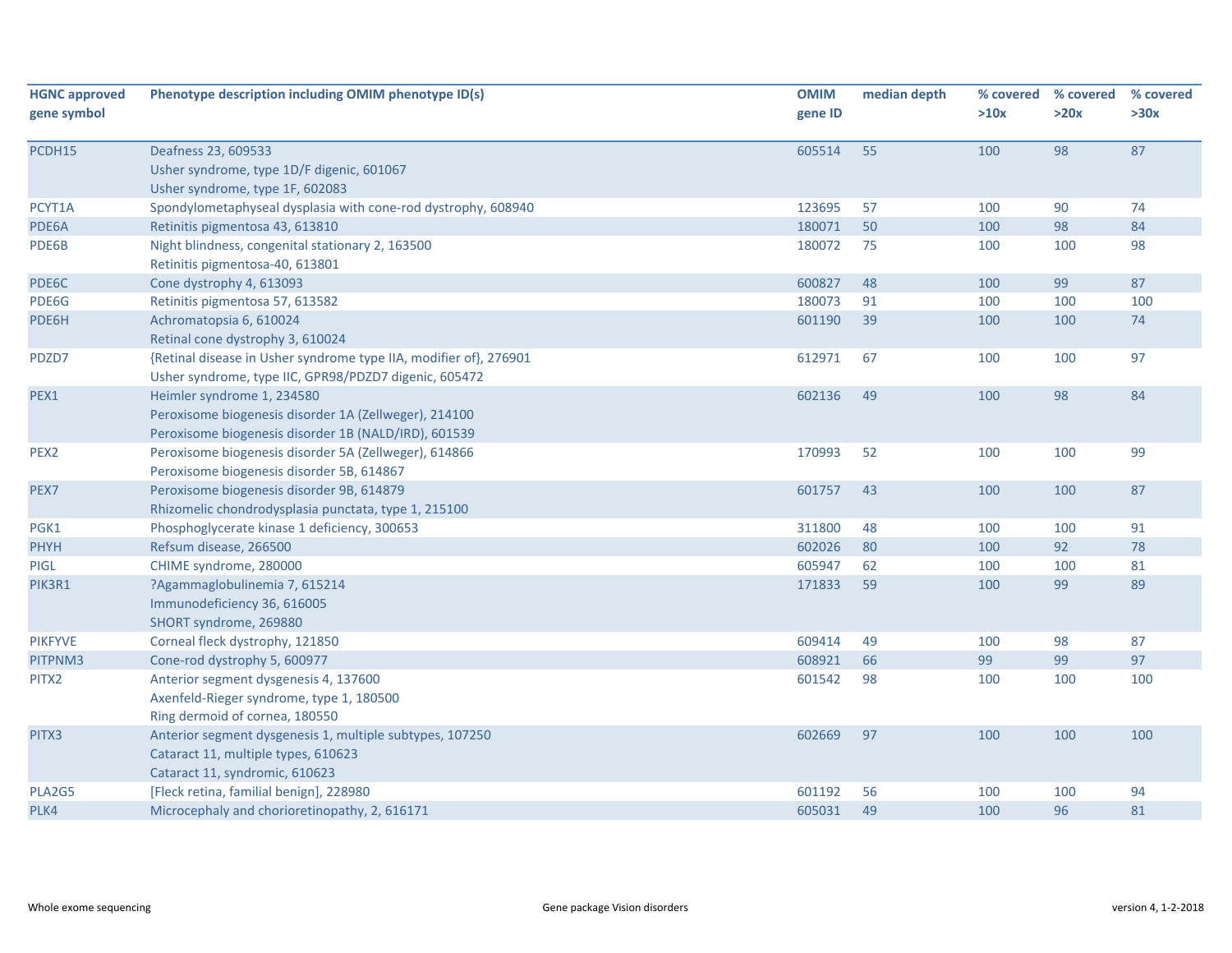| <b>HGNC approved</b><br>gene symbol | Phenotype description including OMIM phenotype ID(s)                                                                                                                                                                                                                                                             | <b>OMIM</b><br>gene ID | median depth | >10x | % covered % covered<br>>20x | % covered<br>>30x |
|-------------------------------------|------------------------------------------------------------------------------------------------------------------------------------------------------------------------------------------------------------------------------------------------------------------------------------------------------------------|------------------------|--------------|------|-----------------------------|-------------------|
| PNPLA6                              | Boucher-Neuhauser syndrome, 215470<br>?Laurence-Moon syndrome, 245800<br>Oliver-McFarlane syndrome, 275400<br>Spastic paraplegia 39, 612020                                                                                                                                                                      | 603197                 | 78           | 100  | 100                         | 98                |
| POC1B                               | Cone-rod dystrophy 20, 615973                                                                                                                                                                                                                                                                                    | 614784                 | 46           | 100  | 93                          | 66                |
| POMGNT1                             | Muscular dystrophy-dystroglycanopathy (congenital with brain and eye anomalies), type A, 3, 253280<br>Muscular dystrophy-dystroglycanopathy (congenital with mental retardation), type B, 3, 613151<br>Muscular dystrophy-dystroglycanopathy (limb-girdle), type C, 3, 613157<br>Retinitis pigmentosa 76, 617123 | 606822                 | 63           | 100  | 100                         | 95                |
| PPT1                                | Ceroid lipofuscinosis, neuronal, 1, 256730                                                                                                                                                                                                                                                                       | 600722                 | 51           | 100  | 100                         | 87                |
| <b>PRCD</b>                         | Retinitis pigmentosa 36, 610599                                                                                                                                                                                                                                                                                  | 610598                 | 50           | 100  | 100                         | 98                |
| PRDM13                              | No OMIM phenotype                                                                                                                                                                                                                                                                                                | 616741                 | 84           | 100  | 100                         | 95                |
| PRDM5                               | Brittle cornea syndrome 2, 614170                                                                                                                                                                                                                                                                                | 614161                 | 54           | 100  | 99                          | 87                |
| PROM1                               | Cone-rod dystrophy 12, 612657<br>Macular dystrophy, retinal, 2, 608051<br>Retinitis pigmentosa 41, 612095<br>Stargardt disease 4, 603786                                                                                                                                                                         | 604365                 | 57           | 100  | 96                          | 74                |
| PRPF3                               | Retinitis pigmentosa 18, 601414                                                                                                                                                                                                                                                                                  | 607301                 | 58           | 100  | 97                          | 90                |
| PRPF31                              | Retinitis pigmentosa 11, 600138                                                                                                                                                                                                                                                                                  | 606419                 | 66           | 100  | 100                         | 94                |
| PRPF4                               | Retinitis pigmentosa 70, 615922                                                                                                                                                                                                                                                                                  | 607795                 | 59           | 100  | 96                          | 79                |
| PRPF6                               | Retinitis pigmentosa 60, 613983                                                                                                                                                                                                                                                                                  | 613979                 | 76           | 100  | 100                         | 95                |
| PRPF8                               | Retinitis pigmentosa 13, 600059                                                                                                                                                                                                                                                                                  | 607300                 | 71           | 100  | 99                          | 94                |
| PRPH <sub>2</sub>                   | Choriodal dystrophy, central areolar 2, 613105<br>Leber congenital amaurosis 18, 608133<br>Macular dystrophy, patterned, 1, 169150<br>Macular dystrophy, vitelliform, 3, 608161<br>Retinitis pigmentosa 7 and digenic, 608133<br>Retinitis punctata albescens, 136880                                            | 179605                 | 94           | 100  | 100                         | 100               |
| PRSS56                              | Microphthalmia, isolated 6, 613517                                                                                                                                                                                                                                                                               | 613858                 | 58           | 100  | 100                         | 99                |
| <b>PXDN</b>                         | Anterior segment dysgenesis 7, with sclerocornea, 269400                                                                                                                                                                                                                                                         | 605158                 | 82           | 100  | 99                          | 94                |
| <b>RAB28</b>                        | Cone-rod dystrophy 18, 615374                                                                                                                                                                                                                                                                                    | 612994                 | 41           | 100  | 100                         | 82                |
| <b>RARB</b>                         | Microphthalmia, syndromic 12, 615524                                                                                                                                                                                                                                                                             | 180220                 | 54           | 100  | 100                         | 92                |
| <b>RAX</b>                          | Microphthalmia, isolated 3, 611038                                                                                                                                                                                                                                                                               | 601881                 | 72           | 100  | 100                         | 89                |
| RAX2                                | Cone-rod dystrophy 11, 610381<br>?Macular degeneration, age-related, 6, 613757                                                                                                                                                                                                                                   | 610362                 | 63           | 100  | 100                         | 100               |
| RBP3                                | ?Retinitis pigmentosa 66, 615233                                                                                                                                                                                                                                                                                 | 180290                 | 98           | 100  | 100                         | 100               |
| RBP4                                | Microphthalmia, isolated, with coloboma 10, 616428<br>Retinal dystrophy, iris coloboma, and comedogenic acne syndrome, 615147                                                                                                                                                                                    | 180250                 | 71           | 100  | 100                         | 100               |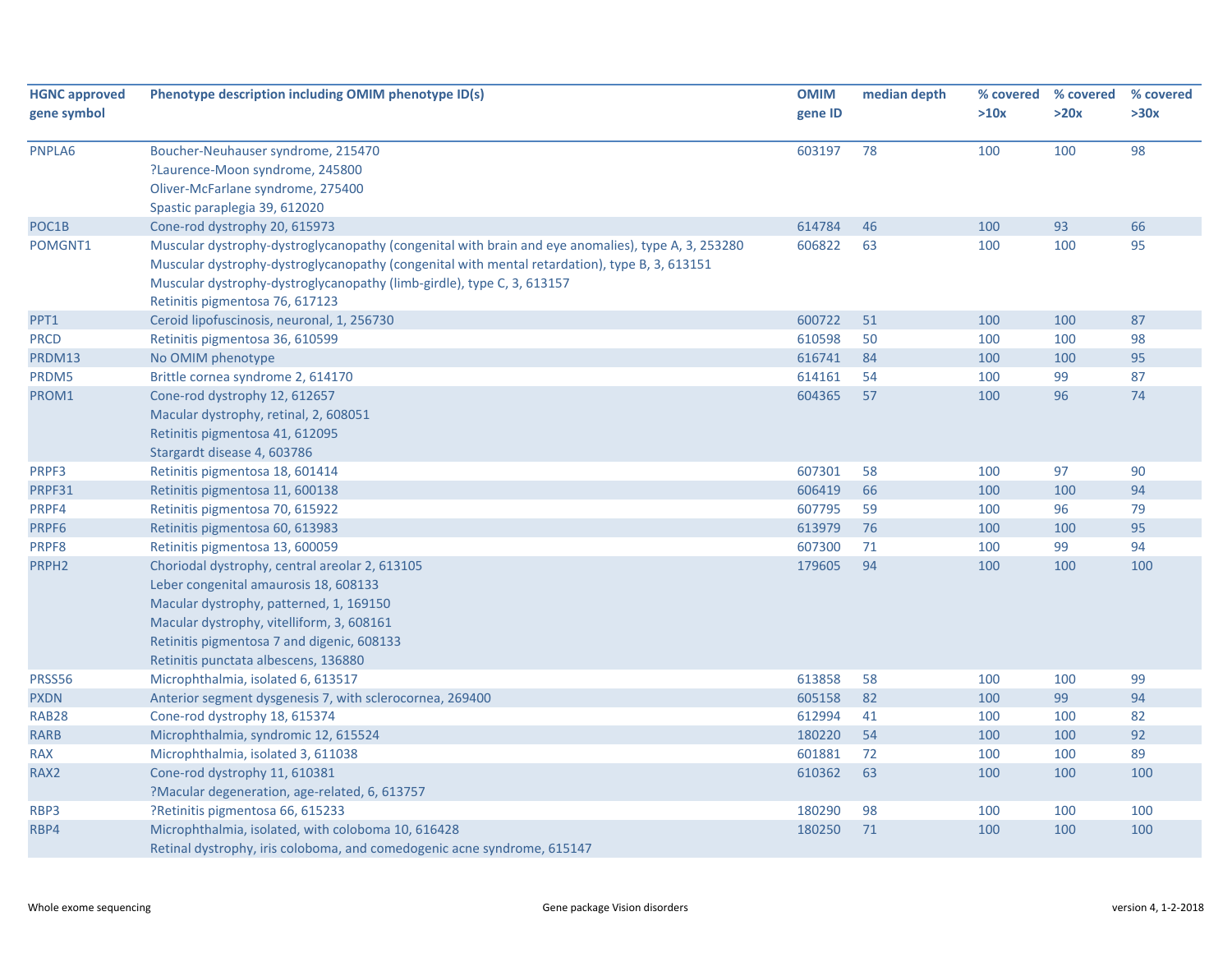| <b>HGNC approved</b> | Phenotype description including OMIM phenotype ID(s)                                   | <b>OMIM</b> | median depth | % covered | % covered | % covered |
|----------------------|----------------------------------------------------------------------------------------|-------------|--------------|-----------|-----------|-----------|
| gene symbol          |                                                                                        | gene ID     |              | >10x      | >20x      | >30x      |
|                      |                                                                                        |             |              |           |           |           |
| RCBTB1               | Retinal dystrophy with or without extraocular anomalies, 617175                        | 607867      | 63           | 100       | 100       | 90        |
| RD <sub>3</sub>      | Leber congenital amaurosis 12, 610612                                                  | 180040      | 82           | 100       | 100       | 100       |
| RDH11                | ?Retinal dystrophy, juvenile cataracts, and short stature syndrome, 616108             | 607849      | 59           | 100       | 100       | 89        |
| <b>RDH12</b>         | Leber congenital amaurosis 13, 612712                                                  | 608830      | 76           | 100       | 100       | 95        |
| RDH5                 | Fundus albipunctatus, 136880                                                           | 601617      | 81           | 100       | 100       | 100       |
| REEP6                | Retinitis pigmentosa 77, 617304                                                        | 609346      | 103          | 100       | 98        | 93        |
| <b>RGR</b>           | Retinitis pigmentosa 44, 613769                                                        | 600342      | 65           | 100       | 100       | 96        |
| RGS9                 | Bradyopsia, 608415                                                                     | 604067      | 65           | 100       | 98        | 85        |
| <b>RGS9BP</b>        | Bradyopsia, 608415                                                                     | 607814      | 92           | 100       | 100       | 100       |
| <b>RHO</b>           | Night blindness, congenital stationary 1, 610445                                       | 180380      | 78           | 100       | 100       | 100       |
|                      | Retinitis pigmentosa 4 or recessive, 613731                                            |             |              |           |           |           |
|                      | Retinitis punctata albescens, 136880                                                   |             |              |           |           |           |
| RIMS1                | Cone-rod dystrophy 7, 603649                                                           | 606629      | 63           | 100       | 99        | 91        |
| RLBP1                | Bothnia retinal dystrophy, 607475                                                      | 180090      | 72           | 100       | 100       | 92        |
|                      | Fundus albipunctatus, 136880                                                           |             |              |           |           |           |
|                      | Newfoundland rod-cone dystrophy, 607476                                                |             |              |           |           |           |
|                      | Retinitis punctata albescens, 136880                                                   |             |              |           |           |           |
| ROM1                 | Retinitis pigmentosa 7, digenic, 608133                                                | 180721      | 74           | 100       | 100       | 100       |
| RP1                  | Retinitis pigmentosa 1, 180100                                                         | 603937      | 60           | 100       | 100       | 96        |
| <b>RP1L1</b>         | Occult macular dystrophy, 613587                                                       | 608581      | 98           | 100       | 100       | 100       |
| RP <sub>2</sub>      | Retinitis pigmentosa 2, 312600                                                         | 300757      | 49           | 100       | 100       | 93        |
| RP9                  | ?Retinitis pigmentosa 9, 180104                                                        | 607331      | 36           | 78        | 78        | 60        |
| <b>RPE65</b>         | Leber congenital amaurosis 2, 204100                                                   | 180069      | 52           | 100       | 100       | 94        |
|                      | Retinitis pigmentosa 20, 613794                                                        |             |              |           |           |           |
| <b>RPGR</b>          | Cone-rod dystrophy, 1, 304020                                                          | 312610      | 37           | 82        | 70        | 59        |
|                      | Macular degeneration atrophic, 300834                                                  |             |              |           |           |           |
|                      | Retinitis pigmentosa 3, 300029                                                         |             |              |           |           |           |
|                      | Retinitis pigmentosa, and sinorespiratory infections, with or without deafness, 300455 |             |              |           |           |           |
| RPGRIP1              | Cone-rod dystrophy 13, 608194                                                          | 605446      | 59           | 100       | 98        | 86        |
|                      | Leber congenital amaurosis 6, 613826                                                   |             |              |           |           |           |
| <b>RPGRIP1L</b>      | COACH syndrome, 216360                                                                 | 610937      | 47           | 97        | 94        | 77        |
|                      | Joubert syndrome 7, 611560                                                             |             |              |           |           |           |
|                      | Meckel syndrome 5, 611561                                                              |             |              |           |           |           |
| RS1                  | Retinoschisis, 312700                                                                  | 300839      | 38           | 100       | 92        | 69        |
| RTN4IP1              | Optic atrophy 10 with or without ataxia, mental retardation, and seizures, 616732      | 610502      | 37           | 100       | 94        | 74        |
| SAG                  | Oguchi disease-1, 258100                                                               | 181031      | 59           | 100       | 99        | 84        |
|                      | Retinitis pigmentosa 47, 613758                                                        |             |              |           |           |           |
| SALL <sub>2</sub>    | ?Coloboma, ocular, 216820                                                              | 602219      | 94           | 100       | 100       | 100       |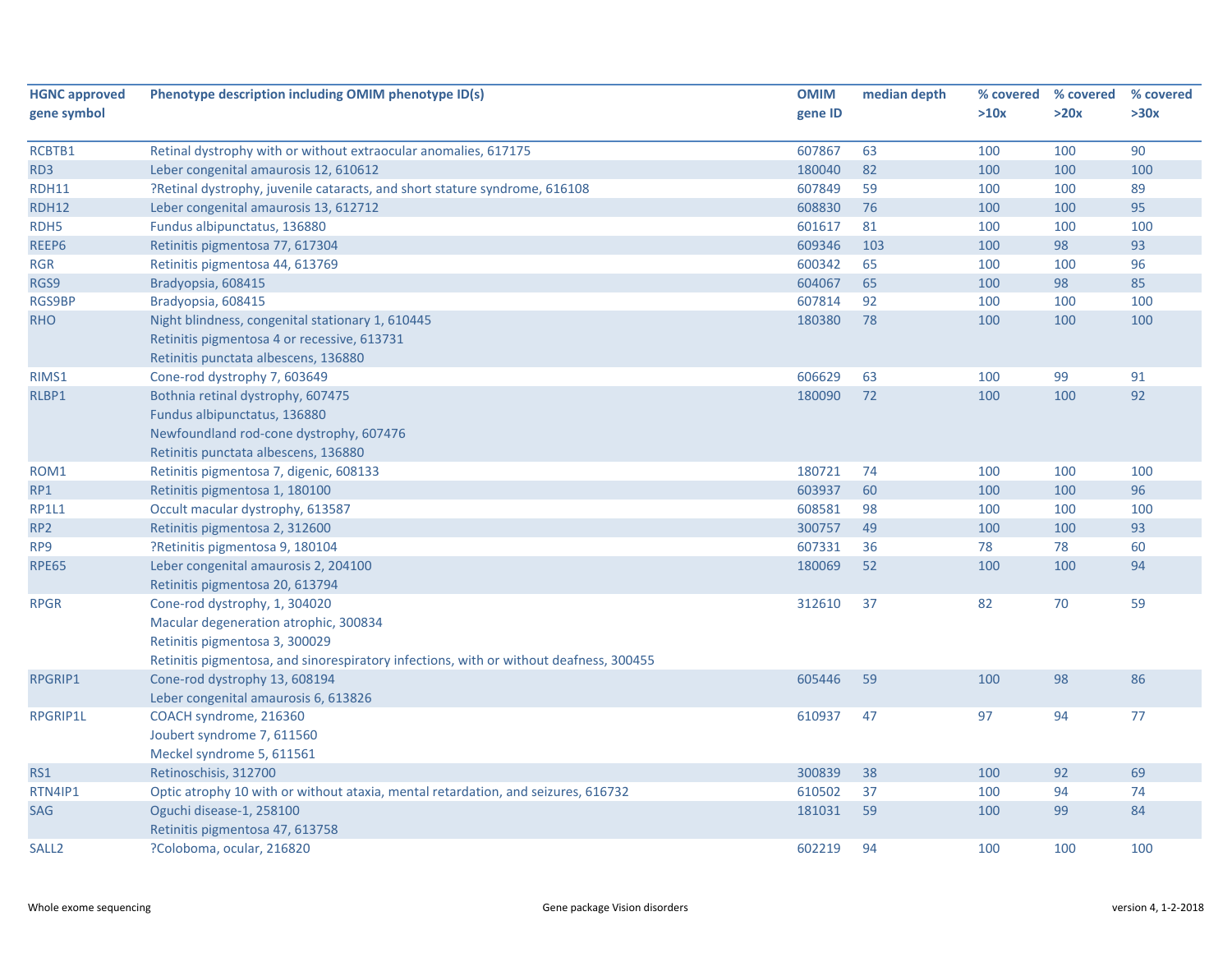| <b>HGNC approved</b><br>gene symbol | Phenotype description including OMIM phenotype ID(s)                                                   | <b>OMIM</b><br>gene ID | median depth | % covered<br>>10x | % covered<br>>20x | % covered<br>>30x |
|-------------------------------------|--------------------------------------------------------------------------------------------------------|------------------------|--------------|-------------------|-------------------|-------------------|
| SDCCAG8                             | Bardet-Biedl syndrome 16, 615993                                                                       | 613524                 | 66           | 100               | 99                | 87                |
|                                     | Senior-Loken syndrome 7, 613615                                                                        |                        |              |                   |                   |                   |
| SEMA4A                              | Cone-rod dystrophy 10, 610283                                                                          | 607292                 | 72           | 100               | 100               | 99                |
|                                     | Retinitis pigmentosa 35, 610282                                                                        |                        |              |                   |                   |                   |
| <b>SHH</b>                          | Holoprosencephaly 3, 142945<br>Microphthalmia with coloboma 5, 611638                                  | 600725                 | 68           | 100               | 98                | 95                |
|                                     | Schizencephaly, 269160                                                                                 |                        |              |                   |                   |                   |
|                                     |                                                                                                        |                        |              |                   |                   |                   |
| SIPA1L3                             | Single median maxillary central incisor, 147250<br>?Cataract 45, 616851                                | 616655                 | 76           | 100               | 96                | 90                |
| SIX <sub>3</sub>                    | Holoprosencephaly 2, 157170                                                                            | 603714                 | 99           | 100               | 100               | 100               |
|                                     | Schizencephaly, 269160                                                                                 |                        |              |                   |                   |                   |
| SIX <sub>6</sub>                    | Optic disc anomalies with retinal and/or macular dystrophy, 212550                                     | 606326                 | 131          | 100               | 100               | 100               |
| <b>SLC16A12</b>                     | Cataract 47, juvenile, with microcornea, 612018                                                        | 611910                 | 63           | 100               | 100               | 96                |
| <b>SLC24A1</b>                      | Night blindness, congenital stationary (complete), 1D, 613830                                          | 603617                 | 68           | 100               | 100               | 97                |
| <b>SLC24A5</b>                      | Albinism, oculocutaneous, type VI, 113750                                                              | 609802                 | 64           | 100               | 100               | 98                |
|                                     | [Skin/hair/eye pigmentation 4, fair/dark skin], 113750                                                 |                        |              |                   |                   |                   |
| <b>SLC25A46</b>                     | Neuropathy, hereditary motor and sensory, type VIB, 616505                                             | 610826                 | 52           | 100               | 100               | 91                |
| <b>SLC33A1</b>                      | Congenital cataracts, hearing loss, and neurodegeneration, 614482                                      | 603690                 | 55           | 100               | 97                | 78                |
|                                     | Spastic paraplegia 42, 612539                                                                          |                        |              |                   |                   |                   |
| SLC38A8                             | Foveal hypoplasia 2, with or without optic nerve misrouting and/or anterior segment dysgenesis, 609218 | 615585                 | 52           | 100               | 99                | 89                |
| <b>SLC45A2</b>                      | Albinism, oculocutaneous, type IV, 606574                                                              | 606202                 | 60           | 100               | 100               | 89                |
|                                     | [Skin/hair/eye pigmentation 5, black/nonblack hair], 227240                                            |                        |              |                   |                   |                   |
|                                     | [Skin/hair/eye pigmentation 5, dark/fair skin], 227240                                                 |                        |              |                   |                   |                   |
|                                     | [Skin/hair/eye pigmentation 5, dark/light eyes], 227240                                                |                        |              |                   |                   |                   |
| <b>SLC4A11</b>                      | Corneal dystrophy, Fuchs endothelial, 4, 613268                                                        | 610206                 | 86           | 100               | 100               | 99                |
|                                     | Corneal endothelial dystrophy and perceptive deafness, 217400                                          |                        |              |                   |                   |                   |
|                                     | Corneal endothelial dystrophy, 217700                                                                  |                        |              |                   |                   |                   |
| <b>SLC52A2</b>                      | Brown-Vialetto-Van Laere syndrome 2, 614707                                                            | 607882                 | 114          | 100               | 100               | 100               |
| <b>SLC7A14</b>                      | Retinitis pigmentosa 68, 615725                                                                        | 615720                 | 76           | 100               | 100               | 97                |
| SMOC1                               | Microphthalmia with limb anomalies, 206920                                                             | 608488                 | 68           | 100               | 98                | 91                |
| <b>SNRNP200</b>                     | Retinitis pigmentosa 33, 610359                                                                        | 601664                 | 72           | 100               | 99                | 94                |
| SOX <sub>2</sub>                    | Microphthalmia, syndromic 3, 206900                                                                    | 184429                 | 100          | 100               | 100               | 100               |
|                                     | Optic nerve hypoplasia and abnormalities of the central nervous system, 206900                         |                        |              |                   |                   |                   |
| SPATA7                              | Leber congenital amaurosis 3, 604232                                                                   | 609868                 | 51           | 100               | 98                | 89                |
|                                     | Retinitis pigmentosa, juvenile, 604232                                                                 |                        |              |                   |                   |                   |
| SPP <sub>2</sub>                    | No OMIM phenotype                                                                                      | 602637                 | 50           | 100               | 100               | 98                |
| SRD5A3                              | Congenital disorder of glycosylation, type Iq, 612379<br>Kahrizi syndrome, 612713                      | 611715                 | 63           | 100               | 99                | 92                |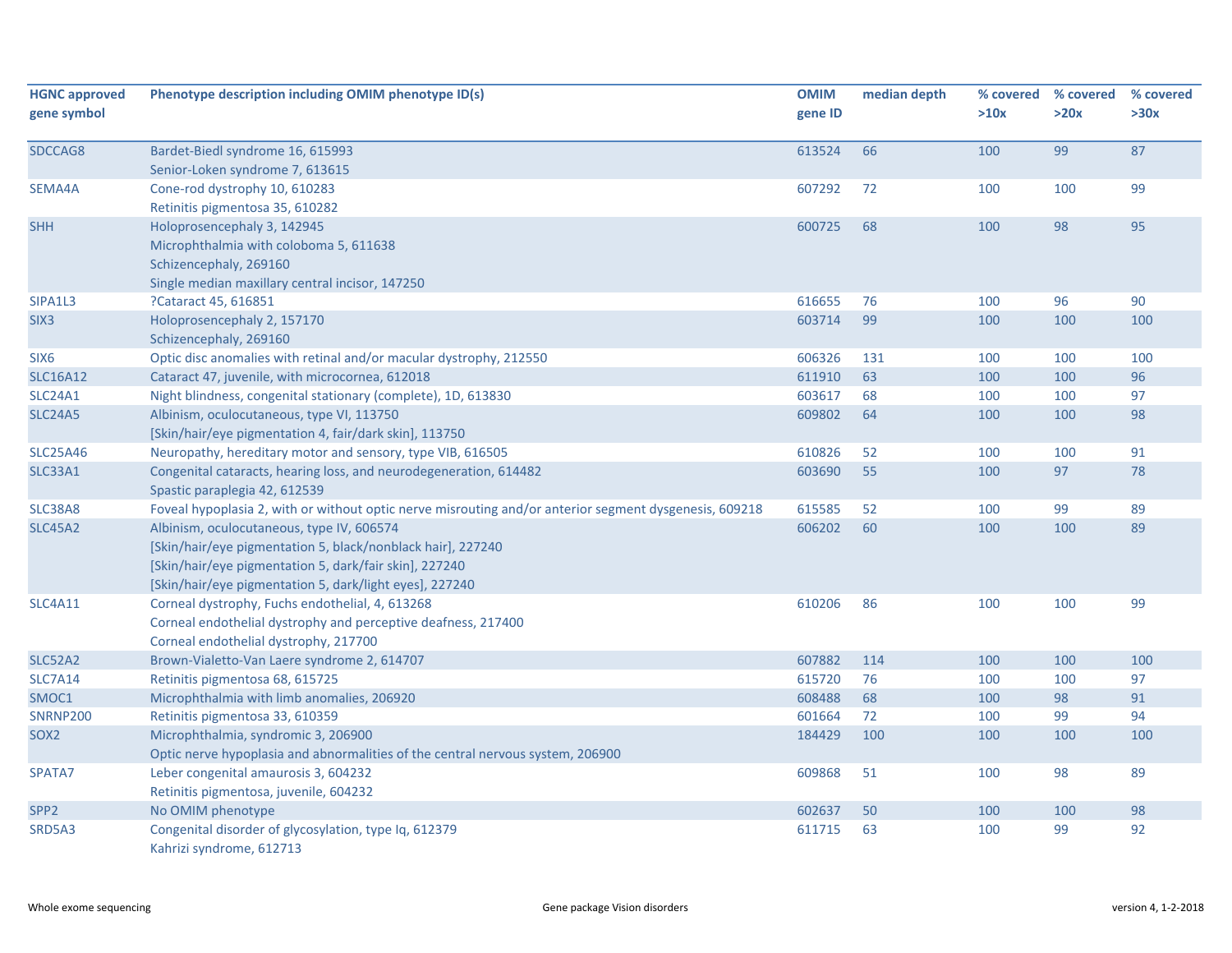| <b>HGNC approved</b> | Phenotype description including OMIM phenotype ID(s)    | <b>OMIM</b> | median depth | % covered | % covered | % covered |
|----------------------|---------------------------------------------------------|-------------|--------------|-----------|-----------|-----------|
| gene symbol          |                                                         | gene ID     |              | >10x      | >20x      | >30x      |
|                      |                                                         |             |              |           |           |           |
| STRA6                | Microphthalmia, isolated, with coloboma 8, 601186       | 610745      | 69           | 100       | 100       | 99        |
|                      | Microphthalmia, syndromic 9, 601186                     |             |              |           |           |           |
| TACSTD2              | Corneal dystrophy, gelatinous drop-like, 204870         | 137290      | 162          | 100       | 100       | 100       |
| TCOF1                | Treacher Collins syndrome 1, 154500                     | 606847      | 78           | 100       | 100       | 98        |
| TCTN1                | Joubert syndrome 13, 614173                             | 609863      | 61           | 100       | 99        | 88        |
| TCTN3                | Joubert syndrome 18, 614815                             | 613847      | 50           | 100       | 99        | 90        |
|                      | Orofaciodigital syndrome IV, 258860                     |             |              |           |           |           |
| TDRD7                | Cataract 36, 613887                                     | 611258      | 50           | 100       | 99        | 89        |
| TEAD1                | Sveinsson chorioretinal atrophy, 108985                 | 189967      | 57           | 100       | 100       | 90        |
| TENM3                | Microphthalmia, isolated, with coloboma 9, 615145       | 610083      | 60           | 100       | 99        | 96        |
| <b>TFAP2A</b>        | Branchiooculofacial syndrome, 113620                    | 107580      | 80           | 100       | 100       | 100       |
| <b>TGFBI</b>         | Corneal dystrophy, Avellino type, 607541                | 601692      | 52           | 100       | 98        | 85        |
|                      | Corneal dystrophy, Groenouw type I, 121900              |             |              |           |           |           |
|                      | Corneal dystrophy, Reis-Bucklers type, 608470           |             |              |           |           |           |
|                      | Corneal dystrophy, Thiel-Behnke type, 602082            |             |              |           |           |           |
|                      | Corneal dystrophy, epithelial basement membrane, 121820 |             |              |           |           |           |
|                      | Corneal dystrophy, lattice type I, 122200               |             |              |           |           |           |
|                      | Corneal dystrophy, lattice type IIIA, 608471            |             |              |           |           |           |
| TGIF1                | Holoprosencephaly 4, 142946                             | 602630      | 94           | 100       | 100       | 100       |
| TIMM8A               | Mohr-Tranebjaerg syndrome, 304700                       | 300356      | 102          | 100       | 100       | 100       |
| TIMP3                | Sorsby fundus dystrophy, 136900                         | 188826      | 65           | 100       | 100       | 100       |
| TMEM126A             | Optic atrophy 7, 612989                                 | 612988      | 57           | 100       | 100       | 79        |
| <b>TMEM138</b>       | Joubert syndrome 16, 614465                             | 614459      | 38           | 100       | 100       | 87        |
| <b>TMEM231</b>       | Joubert syndrome 20, 614970                             | 614949      | 71           | 100       | 100       | 90        |
|                      | Meckel syndrome 11, 615397                              |             |              |           |           |           |
| <b>TMEM237</b>       | Joubert syndrome 14, 614424                             | 614423      | 38           | 100       | 90        | 69        |
| TMEM67               | {Bardet-Biedl syndrome 14, modifier of}, 615991         | 609884      | 58           | 100       | 98        | 82        |
|                      | COACH syndrome, 216360                                  |             |              |           |           |           |
|                      | Joubert syndrome 6, 610688                              |             |              |           |           |           |
|                      | Meckel syndrome 3, 607361                               |             |              |           |           |           |
|                      | Nephronophthisis 11, 613550                             |             |              |           |           |           |
| <b>TOPORS</b>        | Retinitis pigmentosa 31, 609923                         | 609507      | 57           | 100       | 100       | 100       |
| TPP1                 | Ceroid lipofuscinosis, neuronal, 2, 204500              | 607998      | 70           | 100       | 100       | 99        |
|                      | Spinocerebellar ataxia 7, 609270                        |             |              |           |           |           |
| TRAF3IP1             | Senior-Loken syndrome 9, 616629                         | 607380      | 42           | 100       | 95        | 75        |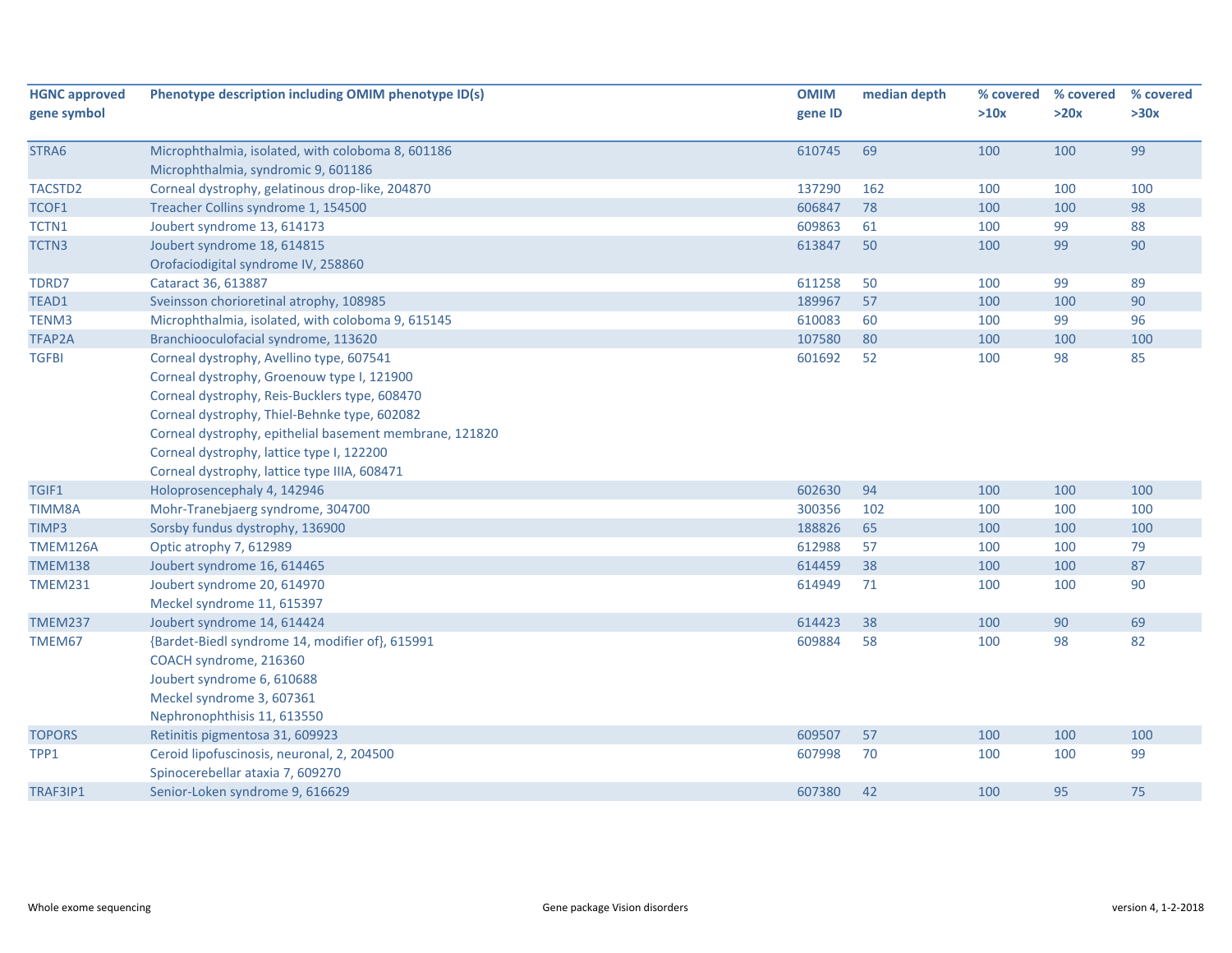| <b>HGNC approved</b><br>gene symbol | Phenotype description including OMIM phenotype ID(s)                                                                                                              | <b>OMIM</b><br>gene ID | median depth | % covered<br>>10x | % covered<br>>20x | % covered<br>>30x |
|-------------------------------------|-------------------------------------------------------------------------------------------------------------------------------------------------------------------|------------------------|--------------|-------------------|-------------------|-------------------|
| TREX1                               | Aicardi-Goutieres syndrome 1, dominant and recessive, 225750                                                                                                      | 606609                 | 116          | 100               | 100               | 100               |
|                                     | Chilblain lupus, 610448                                                                                                                                           |                        |              |                   |                   |                   |
|                                     | {Systemic lupus erythematosus, susceptibility to}, 152700                                                                                                         |                        |              |                   |                   |                   |
|                                     | Vasculopathy, retinal, with cerebral leukodystrophy, 192315<br>?Bardet-Biedl syndrome 11, 615988                                                                  | 602290                 |              | 100               |                   |                   |
| TRIM32                              |                                                                                                                                                                   |                        | 86           |                   | 100               | 100               |
| TRNT1                               | Muscular dystrophy, limb-girdle, type 2H, 254110                                                                                                                  | 612907                 | 55           | 100               | 97                | 83                |
|                                     | Retinitis pigmentosa and erythrocytic microcytosis, 616959<br>Sideroblastic anemia with B-cell immunodeficiency, periodic fevers, and developmental delay, 616084 |                        |              |                   |                   |                   |
| TRPM1                               | Night blindness, congenital stationary (complete), 1C, 613216                                                                                                     | 603576                 | 60           | 100               | 100               | 95                |
| TSPAN12                             | Exudative vitreoretinopathy 5, 613310                                                                                                                             | 613138                 | 48           | 100               | 98                | 79                |
| TTC8                                | Bardet-Biedl syndrome 8, 615985                                                                                                                                   | 608132                 | 46           | 100               | 99                | 85                |
|                                     | ?Retinitis pigmentosa 51, 613464                                                                                                                                  |                        |              |                   |                   |                   |
| <b>TTLL5</b>                        | Cone-rod dystrophy 19, 615860                                                                                                                                     | 612268                 | 53           | 100               | 99                | 87                |
| <b>TUB</b>                          | ?Retinal dystrophy and obesity, 616188                                                                                                                            | 601197                 | 79           | 100               | 100               | 100               |
| <b>TUBGCP4</b>                      | Microcephaly and chorioretinopathy, 3, 616335                                                                                                                     | 609610                 | 51           | 100               | 96                | 80                |
| TULP1                               | Leber congenital amaurosis 15, 613843                                                                                                                             | 602280                 | 69           | 100               | 100               | 98                |
|                                     | Retinitis pigmentosa 14, 600132                                                                                                                                   |                        |              |                   |                   |                   |
| <b>TYR</b>                          | Albinism, oculocutaneous, type IA, 203100                                                                                                                         | 606933                 | 67           | 100               | 99                | 93                |
|                                     | Albinism, oculocutaneous, type IB, 606952                                                                                                                         |                        |              |                   |                   |                   |
|                                     | {Melanoma, cutaneous malignant, susceptibility to, 8}, 601800                                                                                                     |                        |              |                   |                   |                   |
|                                     | [Skin/hair/eye pigmentation 3, blue/green eyes], 601800                                                                                                           |                        |              |                   |                   |                   |
|                                     | [Skin/hair/eye pigmentation 3, light/dark/freckling skin], 601800                                                                                                 |                        |              |                   |                   |                   |
|                                     | Waardenburg syndrome/albinism, digenic, 103470                                                                                                                    |                        |              |                   |                   |                   |
| TYRP1                               | Albinism, oculocutaneous, type III, 203290                                                                                                                        | 115501                 | 52           | 100               | 100               | 93                |
|                                     | [Skin/hair/eye pigmentation, variation in, 11 (Melanesian blond hair)], 612271                                                                                    |                        |              |                   |                   |                   |
| UBIAD1                              | Corneal dystrophy, Schnyder type, 121800                                                                                                                          | 611632                 | 93           | 100               | 100               | 100               |
| <b>UNC119</b>                       | ?Cone-rod dystrophy                                                                                                                                               | 604011                 | 65           | 100               | 100               | 96                |
|                                     | ?Immunodeficiency 13, 615518                                                                                                                                      |                        |              |                   |                   |                   |
| UNC45B                              | ?Cataract 43, 616279                                                                                                                                              | 611220                 | 65           | 100               | 100               | 99                |
| USH1C                               | Deafness 18A, 602092                                                                                                                                              | 605242                 | 57           | 100               | 98                | 89                |
|                                     | Usher syndrome, type 1C, 276904                                                                                                                                   |                        |              |                   |                   |                   |
| USH1G                               | Usher syndrome, type 1G, 606943                                                                                                                                   | 607696                 | 111          | 100               | 100               | 100               |
| USH <sub>2</sub> A                  | Retinitis pigmentosa 39, 613809                                                                                                                                   | 608400                 | 59           | 100               | 99                | 92                |
|                                     | Usher syndrome, type 2A, 276901                                                                                                                                   |                        |              |                   |                   |                   |
| VAX1                                | ?Microphthalmia, syndromic 11, 614402                                                                                                                             | 604294                 | 59           | 99                | 92                | 86                |
| <b>VCAN</b>                         | Wagner syndrome 1, 143200                                                                                                                                         | 118661                 | 53           | 100               | 100               | 96                |
| <b>VIM</b>                          | Cataract 30, pulverulent, 116300                                                                                                                                  | 193060                 | 64           | 100               | 99                | 93                |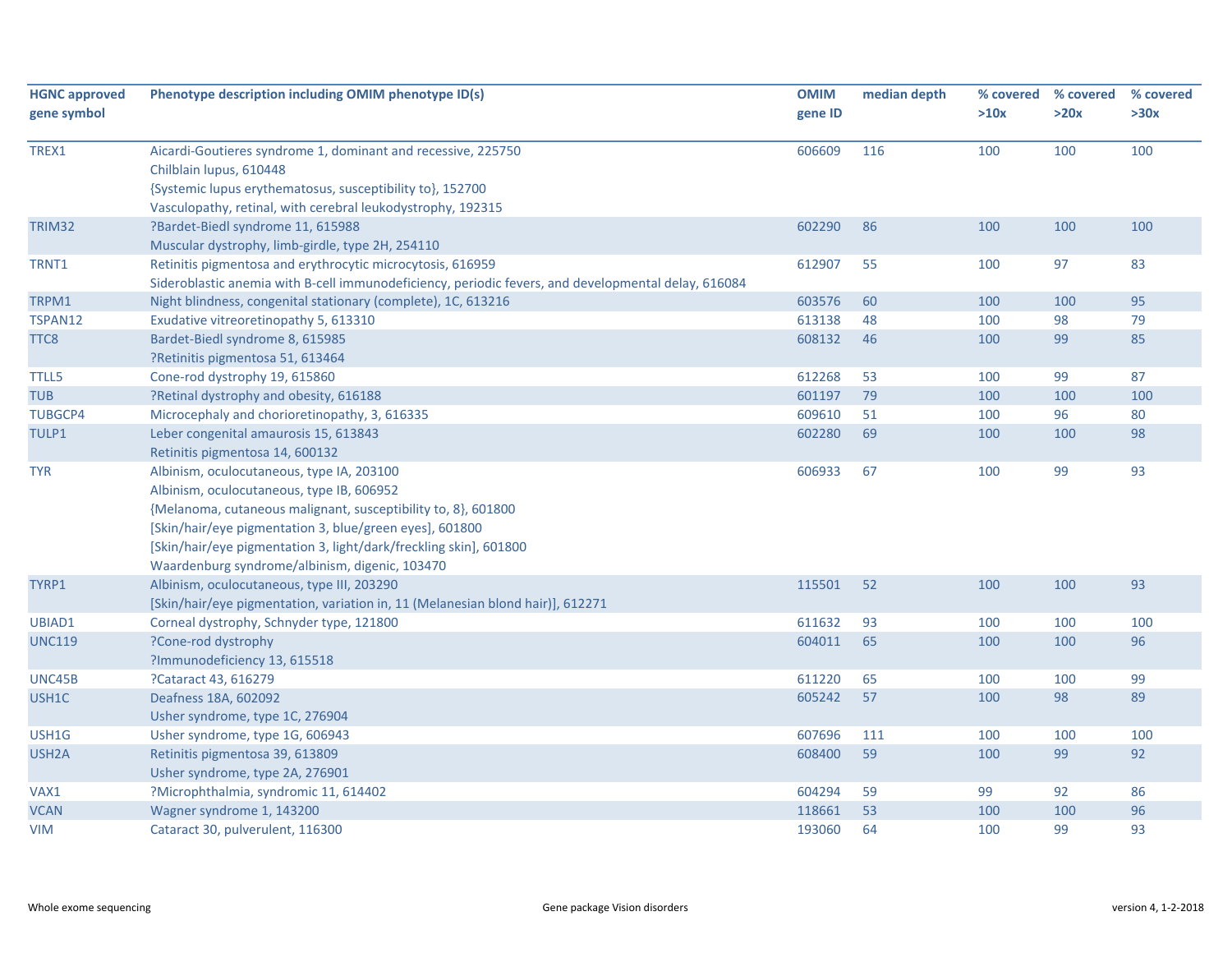| <b>HGNC approved</b><br>gene symbol | Phenotype description including OMIM phenotype ID(s)                                                                                                                                 | <b>OMIM</b><br>gene ID | median depth | % covered<br>>10x | % covered<br>>20x | % covered<br>>30x |
|-------------------------------------|--------------------------------------------------------------------------------------------------------------------------------------------------------------------------------------|------------------------|--------------|-------------------|-------------------|-------------------|
| VSX1                                | ?Craniofacial anomalies and anterior segment dysgenesis syndrome, 614195<br>Keratoconus 1, 148300                                                                                    | 605020                 | 59           | 100               | 100               | 97                |
| VSX <sub>2</sub>                    | Microphthalmia with coloboma 3, 610092<br>Microphthalmia, isolated 2, 610093                                                                                                         | 142993                 | 60           | 100               | 100               | 97                |
| <b>WASHC5</b>                       | Ritscher-Schinzel syndrome 1, 220210<br>Spastic paraplegia 8, 603563                                                                                                                 | 610657                 | 45           | 100               | 97                | 78                |
| <b>WDPCP</b>                        | ?Bardet-Biedl syndrome 15, 615992<br>?Congenital heart defects, hamartomas of tongue, and polysyndactyly, 217085                                                                     | 613580                 | 53           | 100               | 98                | 84                |
| <b>WDR19</b>                        | ?Cranioectodermal dysplasia 4, 614378<br>Nephronophthisis 13, 614377<br>Senior-Loken syndrome 8, 616307<br>?Short-rib thoracic dysplasia 5 with or without polydactyly, 614376       | 608151                 | 50           | 100               | 98                | 85                |
| WFS1                                | ?Cataract 41, 116400<br>Deafness 6/14/38, 600965<br>{Diabetes mellitus, noninsulin-dependent, association with}, 125853<br>Wolfram syndrome, 222300<br>Wolfram-like syndrome, 614296 | 606201                 | 106          | 100               | 100               | 100               |
| <b>WHRN</b>                         | Deafness 31, 607084<br>Usher syndrome, type 2D, 611383                                                                                                                               | 607928                 | 87           | 100               | 100               | 100               |
| <b>WRN</b>                          | Werner syndrome, 277700                                                                                                                                                              | 604611                 | 47           | 100               | 98                | 84                |
| YAP1                                | Coloboma, ocular, 120433<br>Coloboma, ocular, with or without hearing impairment, cleft lip/palate, and/or mental retardation, 120433                                                | 606608                 | 49           | 100               | 95                | 79                |
| YME1L1                              | ?Optic atrophy 11, 617302                                                                                                                                                            | 607472                 | 36           | 100               | 91                | 64                |
| ZEB1                                | Corneal dystrophy, Fuchs endothelial, 6, 613270<br>Corneal dystrophy, posterior polymorphous, 3, 609141                                                                              | 189909                 | 62           | 100               | 100               | 97                |
| ZIC <sub>2</sub>                    | Holoprosencephaly 5, 609637                                                                                                                                                          | 603073                 | 82           | 95                | 90                | 87                |
| <b>ZNF408</b>                       | ?Exudative vitreoretinopathy 6, 616468<br>Retinitis pigmentosa 72, 616469                                                                                                            | 616454                 | 79           | 100               | 100               | 100               |
| <b>ZNF423</b>                       | Joubert syndrome 19, 614844<br>Nephronophthisis 14, 614844                                                                                                                           | 604557                 | 121          | 100               | 100               | 99                |
| <b>ZNF469</b>                       | Brittle cornea syndrome 1, 229200                                                                                                                                                    | 612078                 | 88           | 100               | 100               | 100               |
| <b>ZNF513</b>                       | ?Retinitis pigmentosa 58, 613617                                                                                                                                                     | 613598                 | 96           | 100               | 100               | 100               |
| <b>ZNF644</b>                       | Myopia 21, 614167                                                                                                                                                                    | 614159                 | 54           | 100               | 100               | 99                |

‐ Gene symbols according HGCN

‐ OMIM release used: 2‐6‐2017

‐ "No OMIM phenotypes" indicates <sup>a</sup> gene without <sup>a</sup> current OMIM association

‐ OMIM phenotypes between "[ ]", indicate "nondiseases," mainly genetic variations that lead to apparently abnormal laboratory test values

‐ OMIM phenotypes between "{}", indicate risk factors

‐ OMIM phenotypes with <sup>a</sup> question mark, "?", before the disease name indicates an unconfirmed or possibly spurious mapping